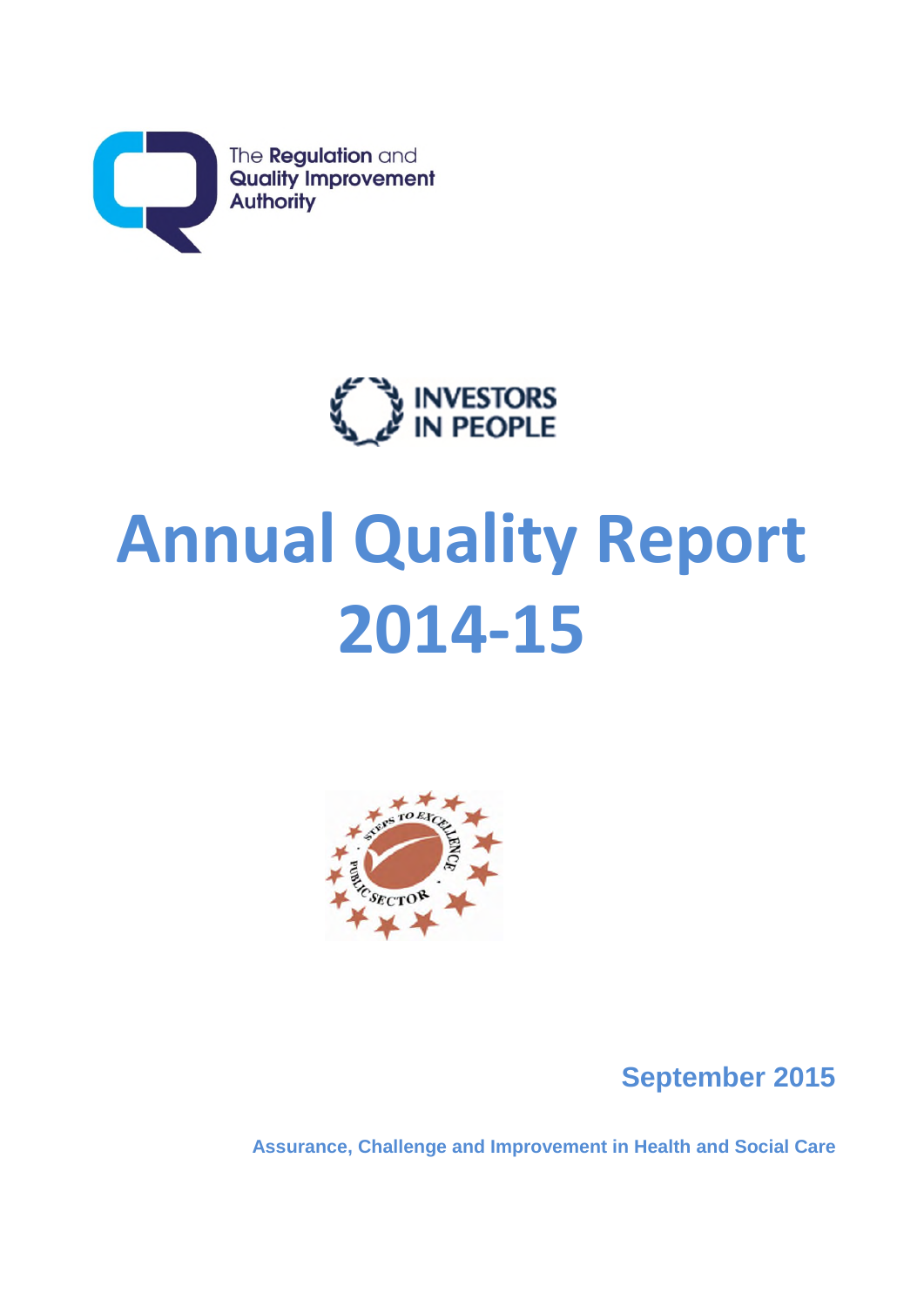# **Contents**

| Appendix 1 Organisations represented at the RQIA Public34        |  |
|------------------------------------------------------------------|--|
|                                                                  |  |
| Appendix 2 Examples of RQIA External Stakeholder Collaboration36 |  |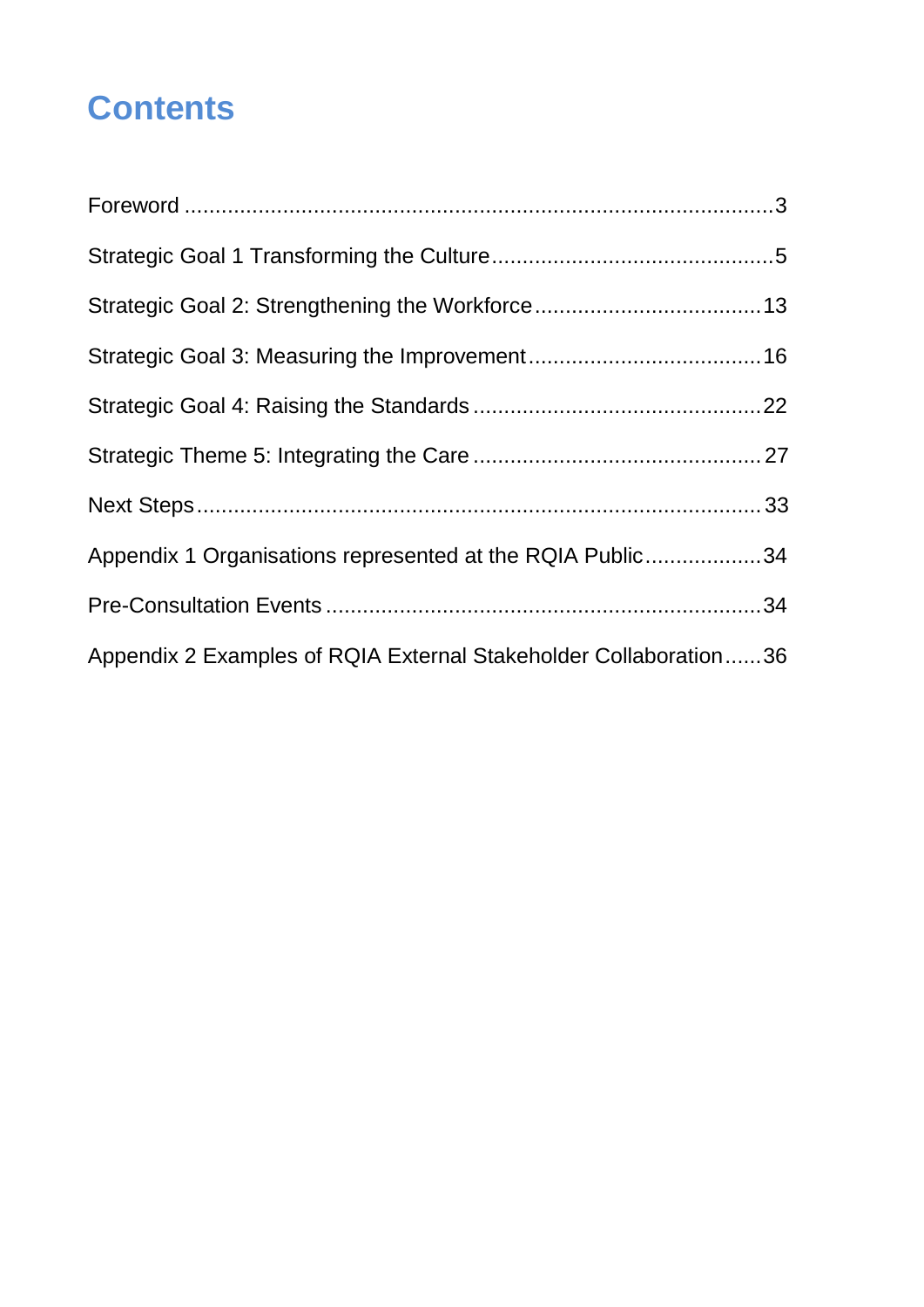### **Foreword**

The Regulation and Quality Improvement Authority (RQIA) was established in April 2005 under The Health and Personal Social Services (Quality, Improvement and Regulation) (Northern Ireland) Order 2003. We provide assurance about the quality of care, challenge poor performance, promote improvement, safeguard the rights of service users and inform the public through the publication of our reports. RQIA is responsible for monitoring and inspecting the availability and quality of health

and social care services in Northern Ireland.

Quality 2020 is the DHSSPS strategy to protect and improve quality in health and social care in Northern Ireland. We are committed to Quality 2020 and contribute to this by encouraging continuous improvement in the quality of health and social care services through our programme of inspections and reviews. RQIA has also adopted an ethos of continuous improvement as an organisation. This is evidenced in our achievements in being awarded the European Foundation for Quality Management (EFQM) Steps to Excellence Bronze Level of Recognition in 2013 and Investors in People (IiP) in 2014.

Our quality improvement agenda is being taken forward through our Steps to Excellence Programme (STEP). Continuous improvement relies on the commitment of all our staff and is fully supported by senior management and the RQIA Board. This is evidenced by the development of a Strategic Improvement Steering Group in October 2014 where membership includes two RQIA Board members and the Chief Executive. The Steering Group is chaired by one of the Board members. This group oversees and supports any identified strategic improvement projects and the STEP programme of work.

This report sets out improvement initiatives which relate to Q2020s five strategic goals.

**Dr Alan Lennon OBE Glenn Houston Chairman Chief Executive**

Jem Howston

Page **3** of **44**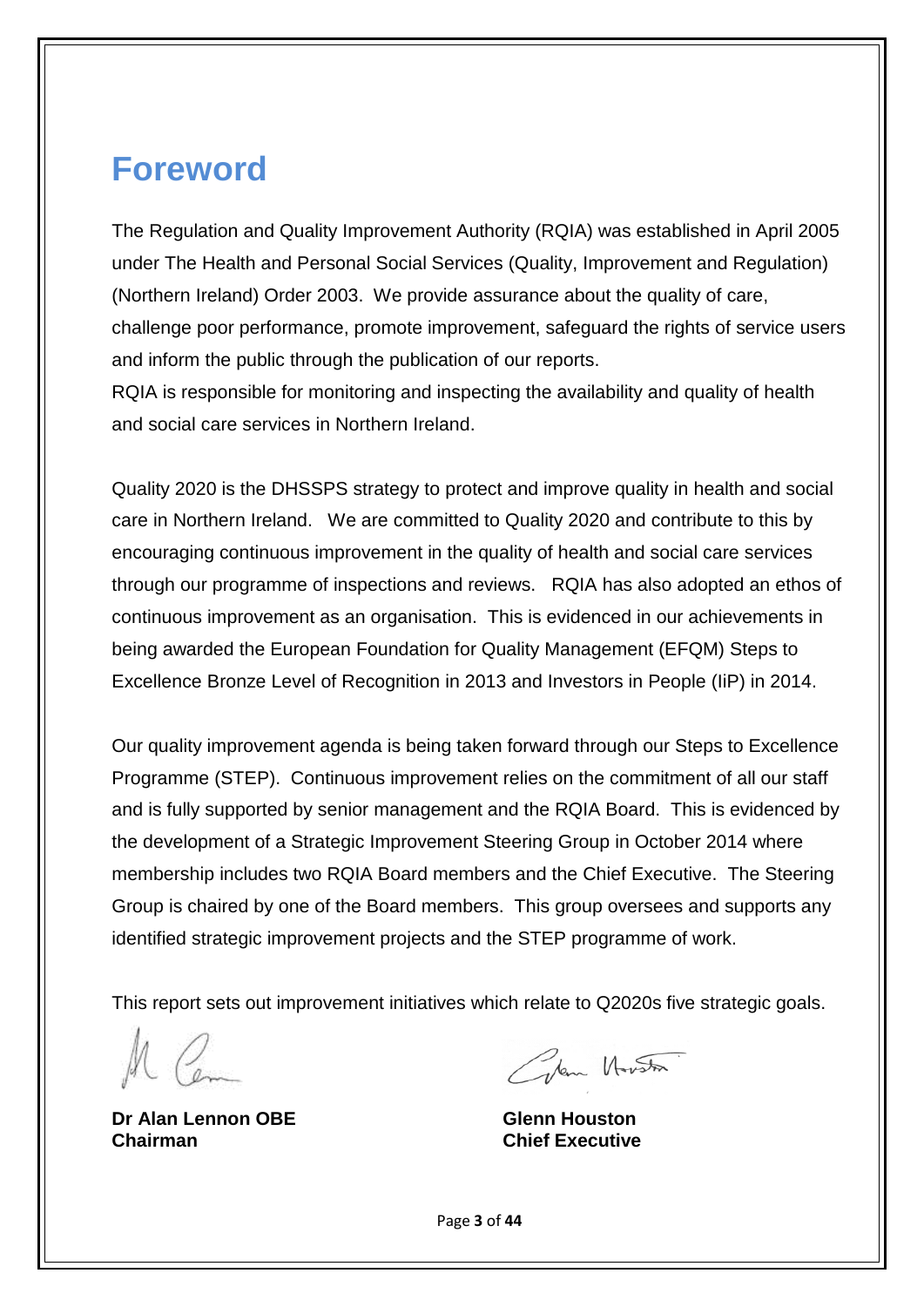### **Introduction**

This is our second Annual Quality Report, which describes the progress we have made in the areas of quality and continuous improvement in 2014-15.

RQIA is taking this opportunity to share our approach to aligning our quality improvement activities to the five Q2020 strategic goals, highlighting examples of practice which we believe are significant in assuring and improving the quality of services provided to service users.

- Strategic Goal 1: Transforming the Culture
- Strategic Goal 2: Strengthening the Workforce
- Strategic Goal 3: Measuring the Improvement
- Strategic Goal 4: Raising the Standards
- Strategic Goal 5: Integrating the Care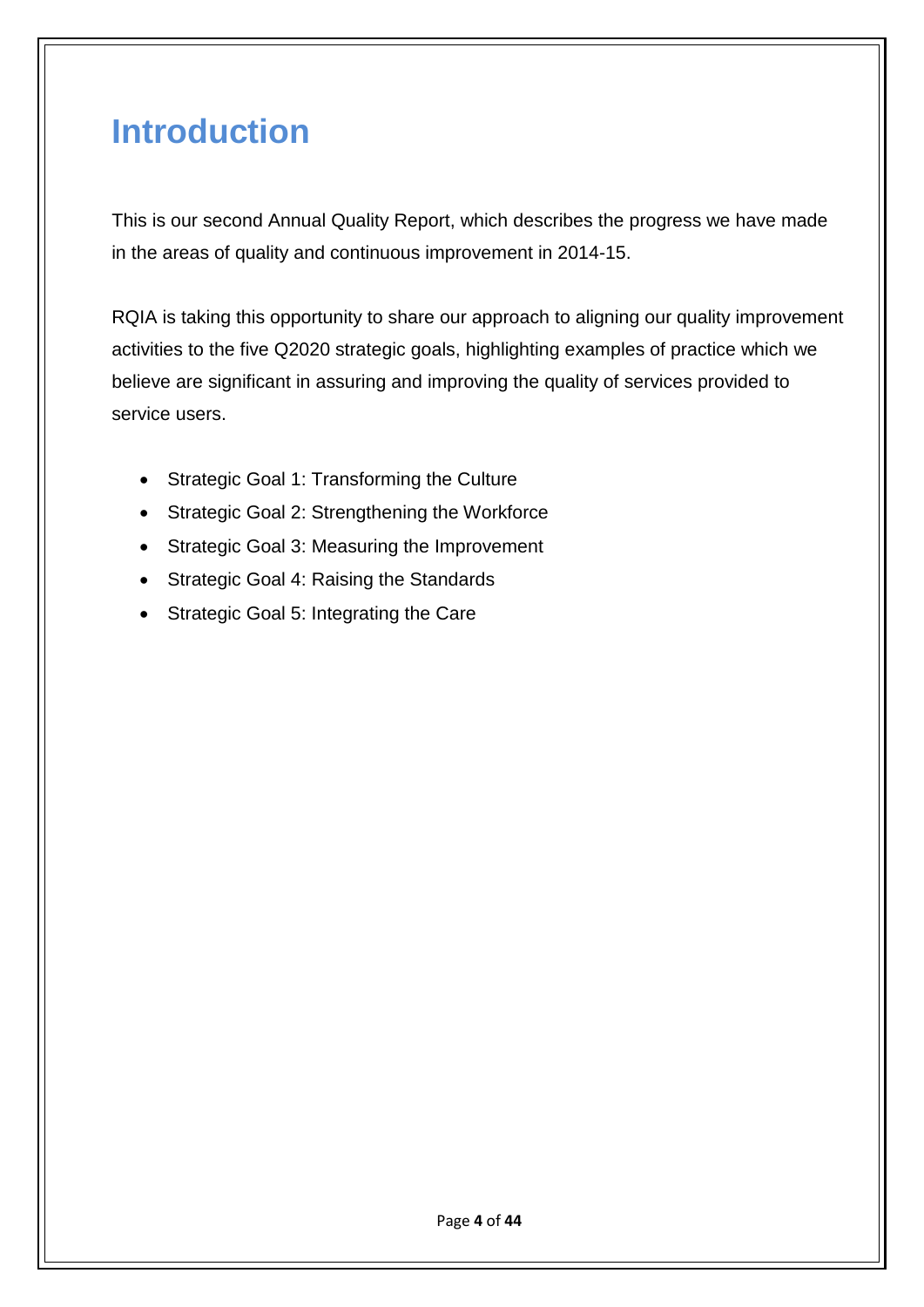# **Strategic Goal 1 Transforming the Culture**

As stated in RQIA's first Annual Quality Report RQIA has adopted the EFQM Excellence Model as our quality framework (Figure 1).



**Figure 1: EFQM Fundamental Concepts of Excellence**

EFQM states that "Excellent organisations achieve and sustain outstanding levels of performance that meet or exceed the expectations of all their stakeholders". Our aspiration is to continue to be a high performing organisation, developing our workforce, continuously improving our systems and processes, and being open and transparent with the public.

#### **RQIA's Three Year Corporate Strategy and Three Year Review Programme 2015-18**

During 2014-2015 RQIA developed a new corporate strategy and thematic review programme for the three year period from 2015 to 2018. The strategy and review themes were selected following major public pre-consultation and consultation exercises.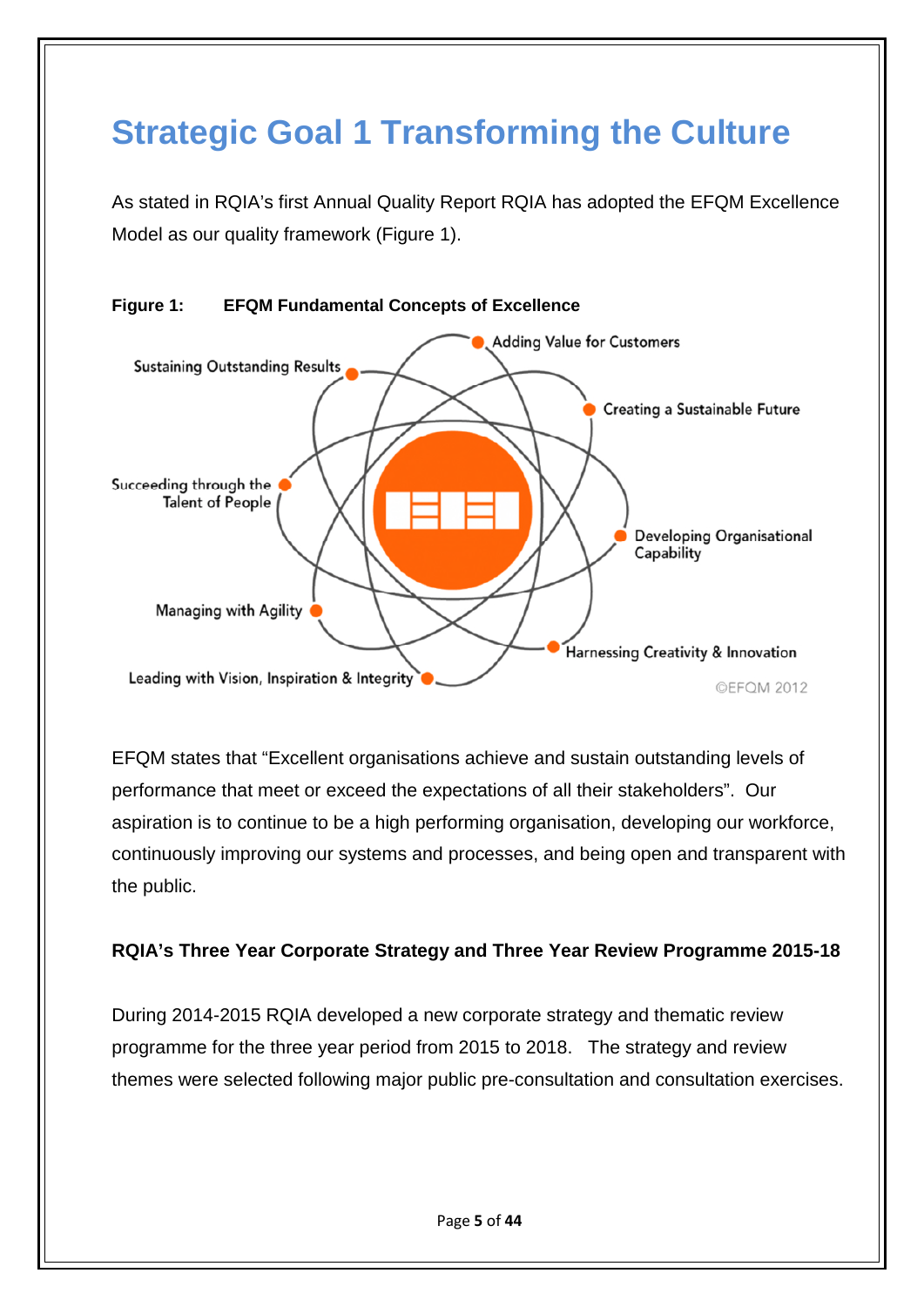#### **Pre-consultation**

RQIA held a series of pre-consultation events across Northern Ireland during April 2014. Six public events were held in various locations throughout Northern Ireland and were attended by representatives from HSC trusts, service providers and the general public. 96 organisations attended the public events with a total of 214 people (Appendix 1).

A further round table event was held with DHSSPS. A separate workshop was also held with RQIA staff. This valuable information was collated and used to inform the development of the draft corporate strategy 2015 -2018 and three year review programme 2015 -2018.

#### **Consultation Process**

The consultation exercise began on 8 August 2014 and lasted for a period of 12 weeks ending 31 October 2014. As part of the consultation RQIA used a number of methods to consult with stakeholders including:

- consultation documents were made available on RQIA website
- letters were sent to:
	- o Section 75 contacts
	- o all independent sector providers
	- o all Trusts
	- o all agencies
	- o all other regulators
	- o DHSSPS
	- o NI Assembly health spokespeople
	- o other stakeholders via email

The feedback from stakeholders, staff, EMT and the Board delivered the subsequent Three Year Corporate Strategy 2015-12018 which will drive our programme of work from April 2015. There are three key stakeholder outcomes described in the new strategy aligned to Quality 2020.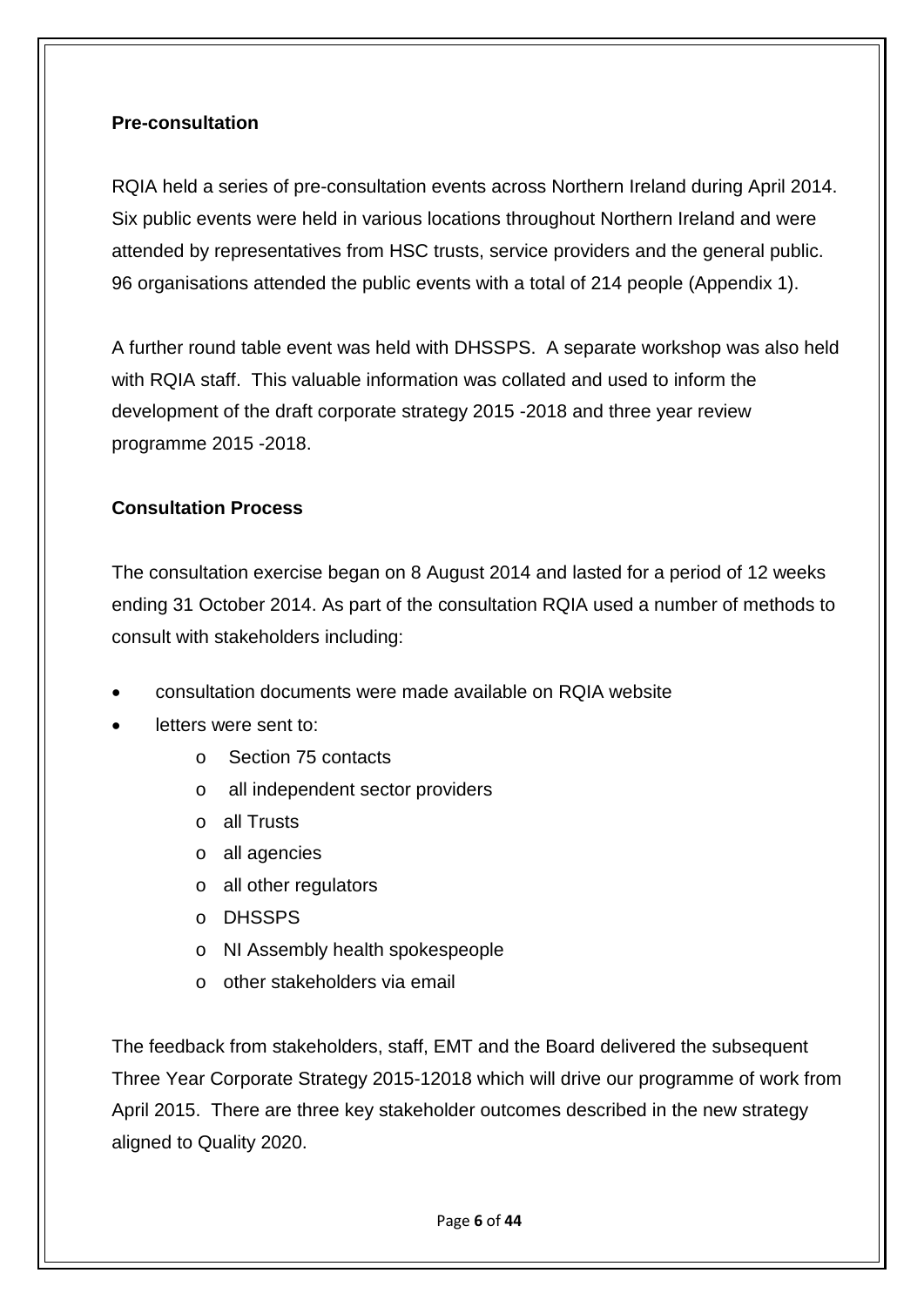These being:

- Is care safe?
- Is care effective?
- Is care compassionate?





RQIA is striving to deliver on its vision 'to be a driving force for improvement in the quality of health and social care in Northern Ireland' and as previously stated, in working towards this vision RQIA is also on a path of continuous improvement internally.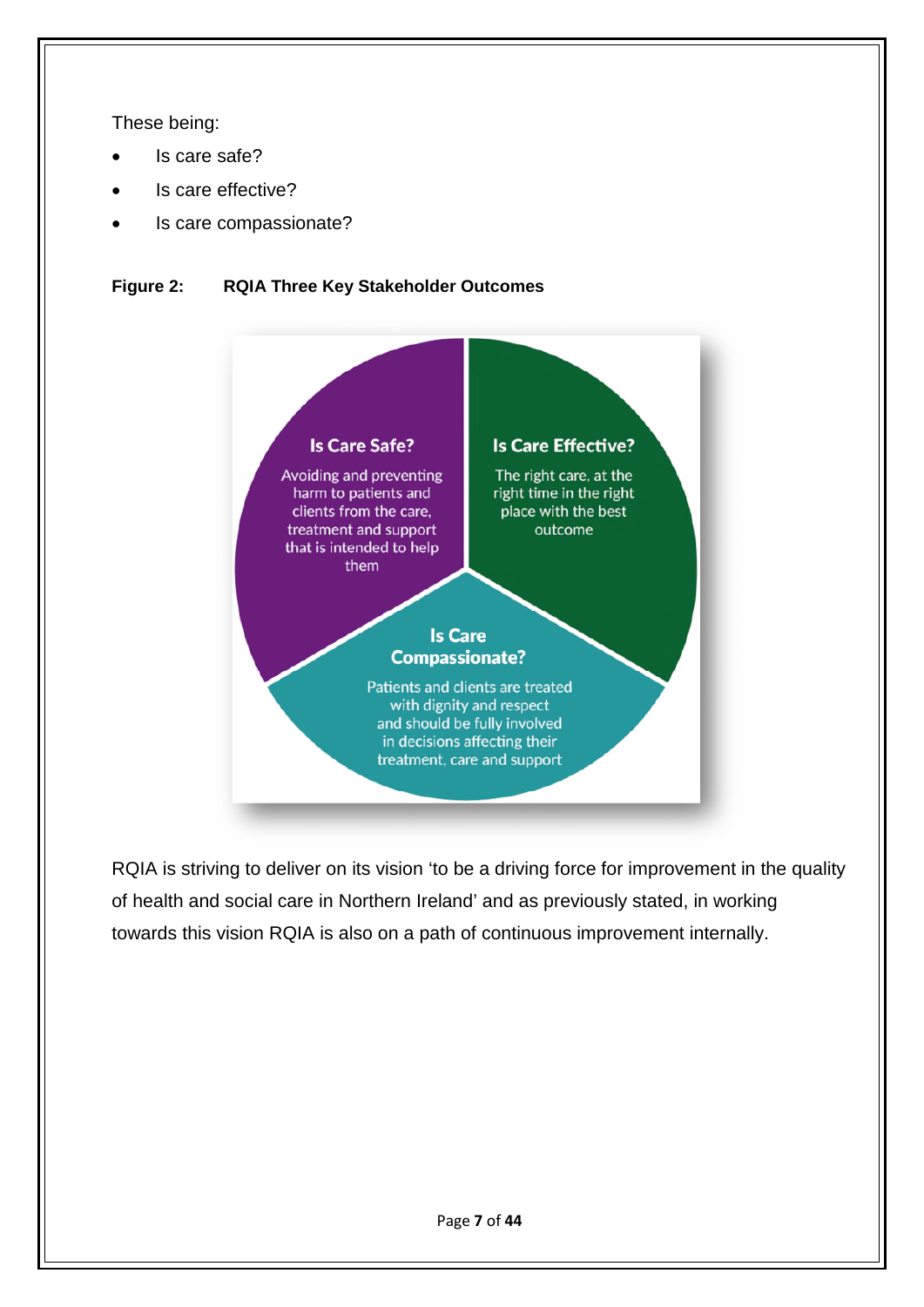#### **RQIA Culture Charter**

Frances 2013<sup>1</sup> stated that 'Teams and organisations should develop ways to measure their cultural health, and act on these measures to improve. Cultural health is a matter for all staff groups; everybody who works in the health and care system is integral to improving and maintaining good cultural health'.

In 2013 RQIA staff considered how they could develop and support a shared leadership culture for the organisation in order that personal leadership behaviours could be role modelled by all, reviewed and improved upon on an ongoing basis.

A cross directorate group of staff (working at various levels within the organisation) were facilitated to develop a culture charter (Figure 3) with aligned behaviours to RQIA's six values:

- **Independence** upholding our independence as a regulator;
- **Inclusiveness** promoting public involvement and building effective partnerships – internally and externally;
- **Integrity** being honest, open, fair and transparent in all our dealings with our stakeholders;
- **Accountability** being accountable and taking responsibility for our actions;
- **Professionalism** providing professional, effective and efficient services in all aspects of our work – internally and externally;
- **Effectiveness** being an effective and progressive regulator forward-facing, outward –looking and constantly seeking to develop and improve our services.

<sup>1</sup> The Government Response to the House of Commons Health Committee Third Report of Session 2013-14: *After Francis: Making a Difference* November 2013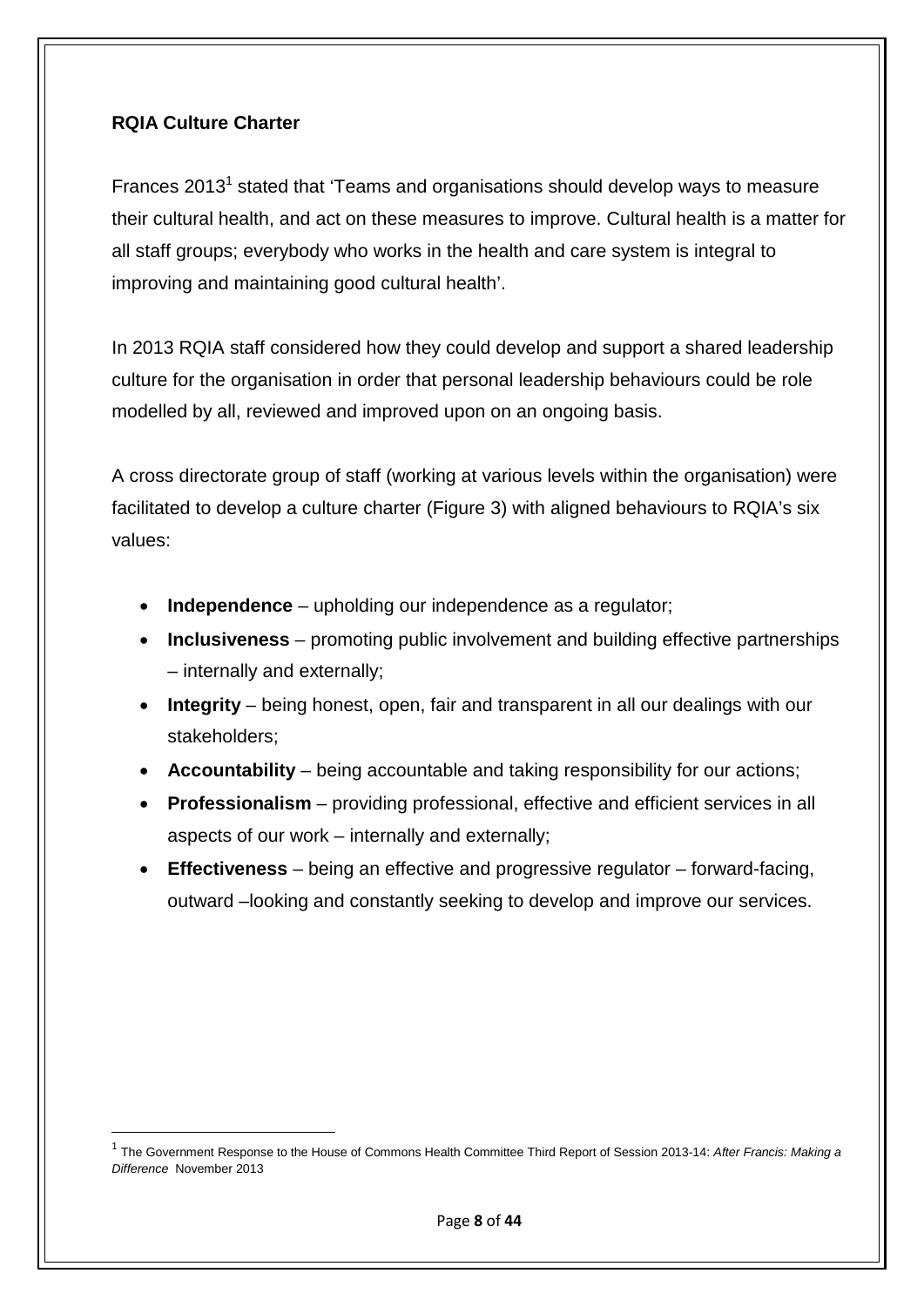

This was supported by the Executive Management Team and officially launched by the Chief Executive at a staff breakfast in October 2013. On the same day, a staff selfassessment culture e-survey (Survey Monkey) with specifically aligned behaviours (charter) was initiated to gather baseline information. Since then the self-assessment questionnaire has been sent to all staff on a six monthly basis with responses analysed to ensure continuous improvement and learning. The compiled responses are shared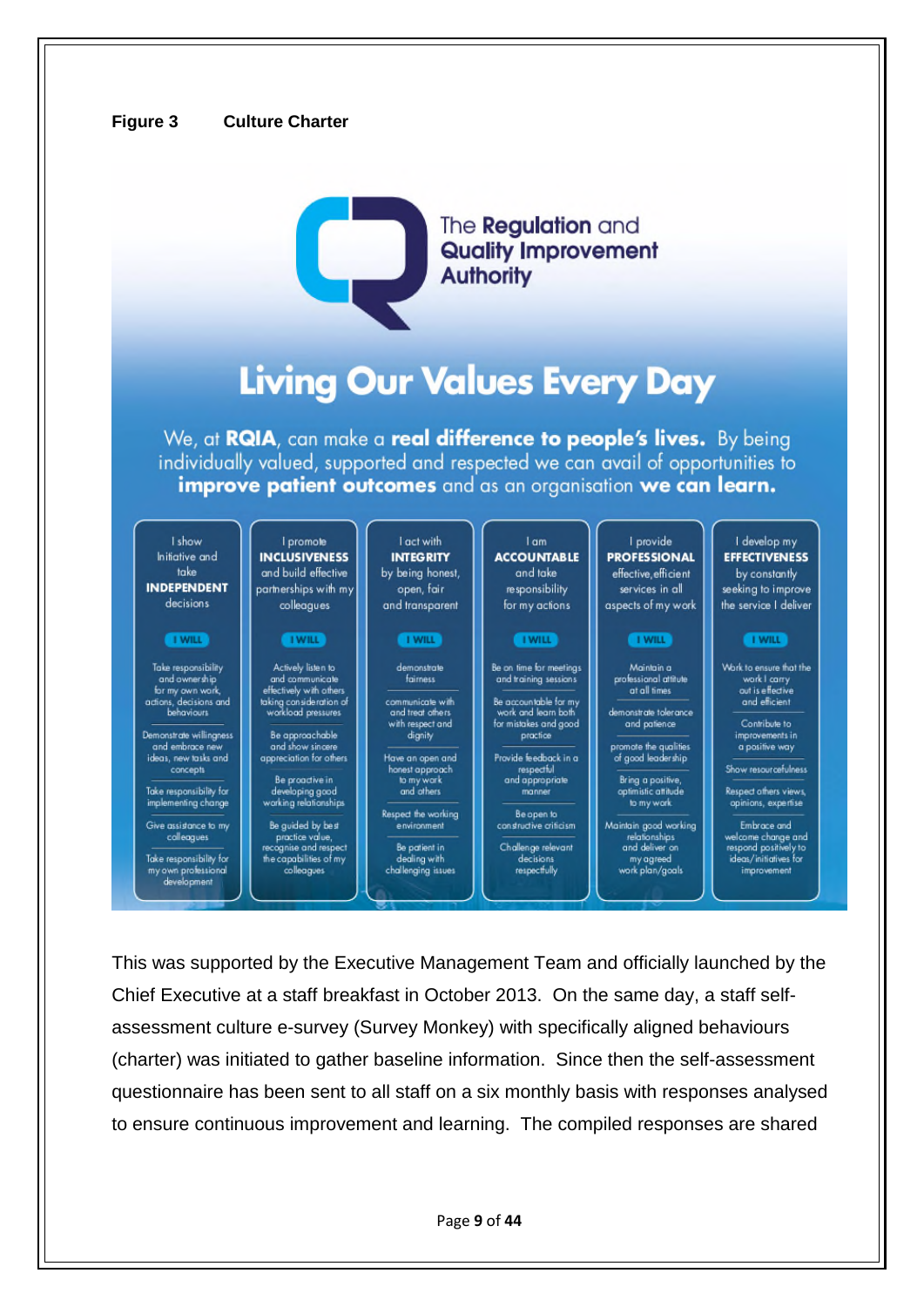with staff giving opportunity to achieve improvement in their behaviours which reflect that they are 'living our values everyday'.

As an example, Figure 4 demonstrates the ongoing improvement in behaviours aligned to the value of inclusiveness.

"I promote INCLUSIVENESS and build effective partnerships with my colleagues"



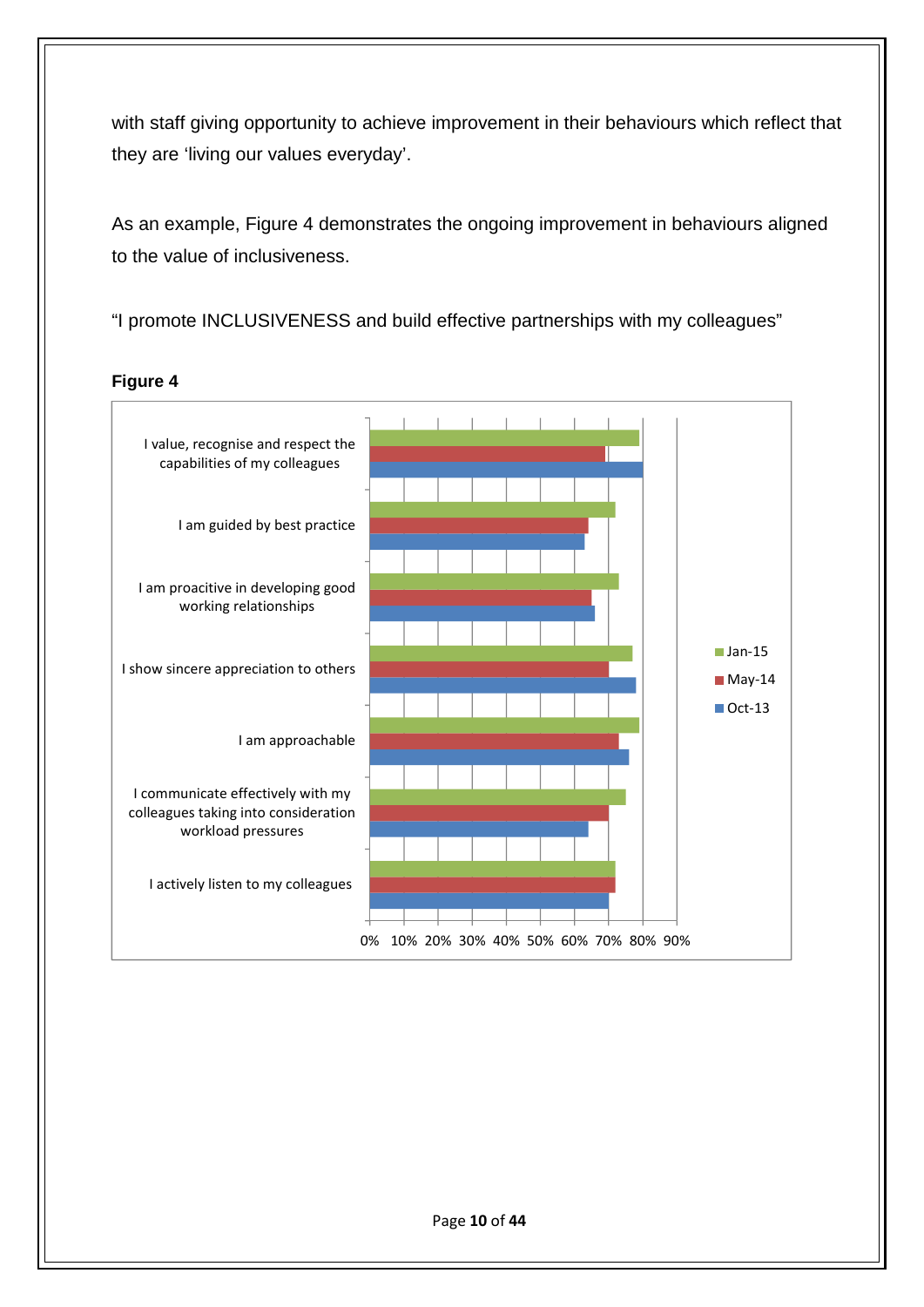#### **Mental Health and Learning Disability**

The Mental Health and Learning Disability Team (MHLD) works in partnership with a variety of stakeholders to encourage and develop high quality care. This is achieved through monitoring patient care and treatment in accordance with statutory responsibilities as detailed in the Mental Health (Northern Ireland) Order 1986 and the Health and Personal Social Services (Quality, Improvement and Regulation (Northern Ireland) Order 2003 (the Order).

MHLD continually monitors the quality of mental health care and treatment provided to patients and their families through a range of processes from carrying out inspections which involve patients, carers and trust staff, to reviewing services and measuring the quality of care and treatment provided through audits and themed reviews. Patient and carer involvement remains a continued priority and is achieved through a robust patient experience process. This includes inspector interviews with patients and their carers and, in February and March 2015, the involvement of RQIA voluntary lay assessors who also provide feedback to inspectors following their meetings with service users.

The inspection process identifies good practice and challenges circumstances where there are deficiencies in care and treatment. This is achieved through our reports which contain Quality Improvement Plans (QIPs) detailing recommendations for improvement which the trust must address. Recommendations are presented against objective evidence gathered during inspections and measured against the standards required in accordance to Quality Standards for Health and Social Care (DHSSPSNI, 2006).

#### **Planning for a new Programme of Acute Hospital Inspections**

In October 2014 the Minister for Health, Social Services and Public Safety, commissioned RQIA to develop, design and pilot an agreed acute hospital inspection process and associated procedures which will conclude with the delivery of a fully tested process to deliver the programme of unannounced acute hospital inspections. This rolling programme of unannounced inspections, will examine the quality of services in acute hospitals in Northern Ireland from 2015-16 onwards. Pilot inspections will be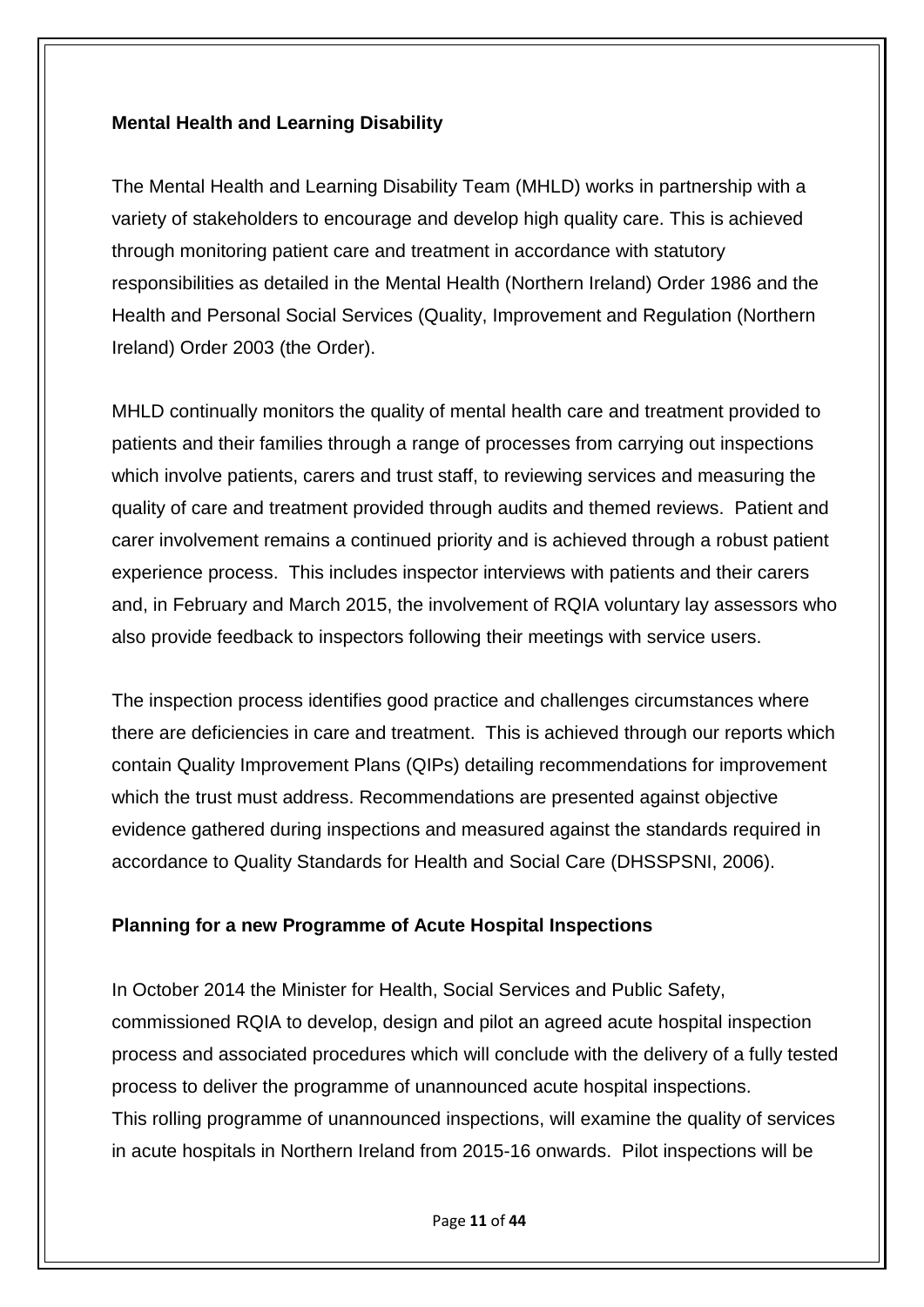initiated between April and July 2015 with the full programme to start in the autumn of 2015.

In designing the new programme RQIA has worked in partnership with other health and social care organisations. Following an invitation for staff from HSC Trust and other organisations to apply to become peer assessors, RQIA received an excellent response. Staff from different professional backgrounds have volunteered to take part in the new inspections. Inspection teams will also include lay assessors and the potential for nursing students to participate is also being explored.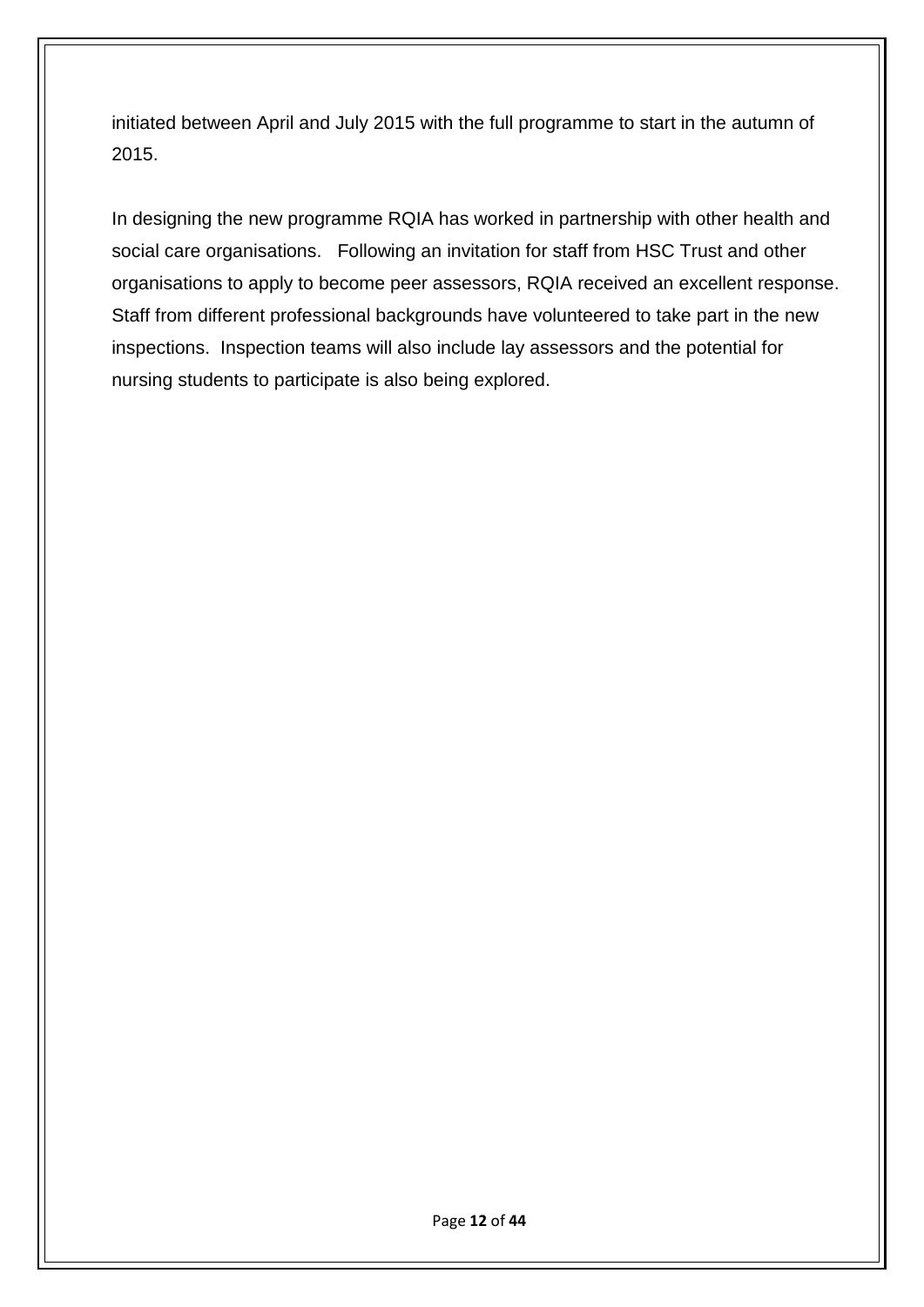### **Strategic Goal 2: Strengthening the Workforce**

All staff are encouraged to develop their leadership skills relevant to their personal objectives and respective areas of responsibility. This is supported through continued one to one and group supervision and based on the assessed need of each staff member as agreed through the appraisal process. RQIA continually strives to support staff to develop their skills and knowledge and to take opportunities to challenge themselves in a positive and progressive manner. Staff are encouraged to pursue their personal learning objectives and all requests for training are considered and discussed.

#### **Developing a Common Curriculum for Patient Safety**

RQIA is an active participant in several work streams which are taking forward the implementation of the Quality 2020 strategic vision. One of these is the development of a common curriculum for patient safety for undergraduate and postgraduate students in Northern Ireland. This work is being undertaken by a partnership of several academic bodies and HSC organisations. The initial focus is on education and training in nursing, medicine and pharmacy.

#### **The Attributes Framework Supporting Leadership for Quality Improvement (Attributes Framework)**

In 2011, Charlotte McArdle and Dr Anne Kilgallen, the then co-chairs of the Quality 2020 Task 4 group, developed an outline proposal for a multi-professional leadership programme. This task was completed and in December 2014 the Attributes Framework was launched by DHSSPS. It has been designed to 'enable staff and those in training, to fulfil the requirements of their role and, as a result, put patients and service users where they are entitled to be – the first and foremost consideration of our service' (Francis, 2013).

In late December 2014 RQIA adopted the Q2020 Attributes Framework making this an organisational corporate 'Pledge' for HSC Change Day (March 2015).

"The purpose of this framework is to:

Page **13** of **44**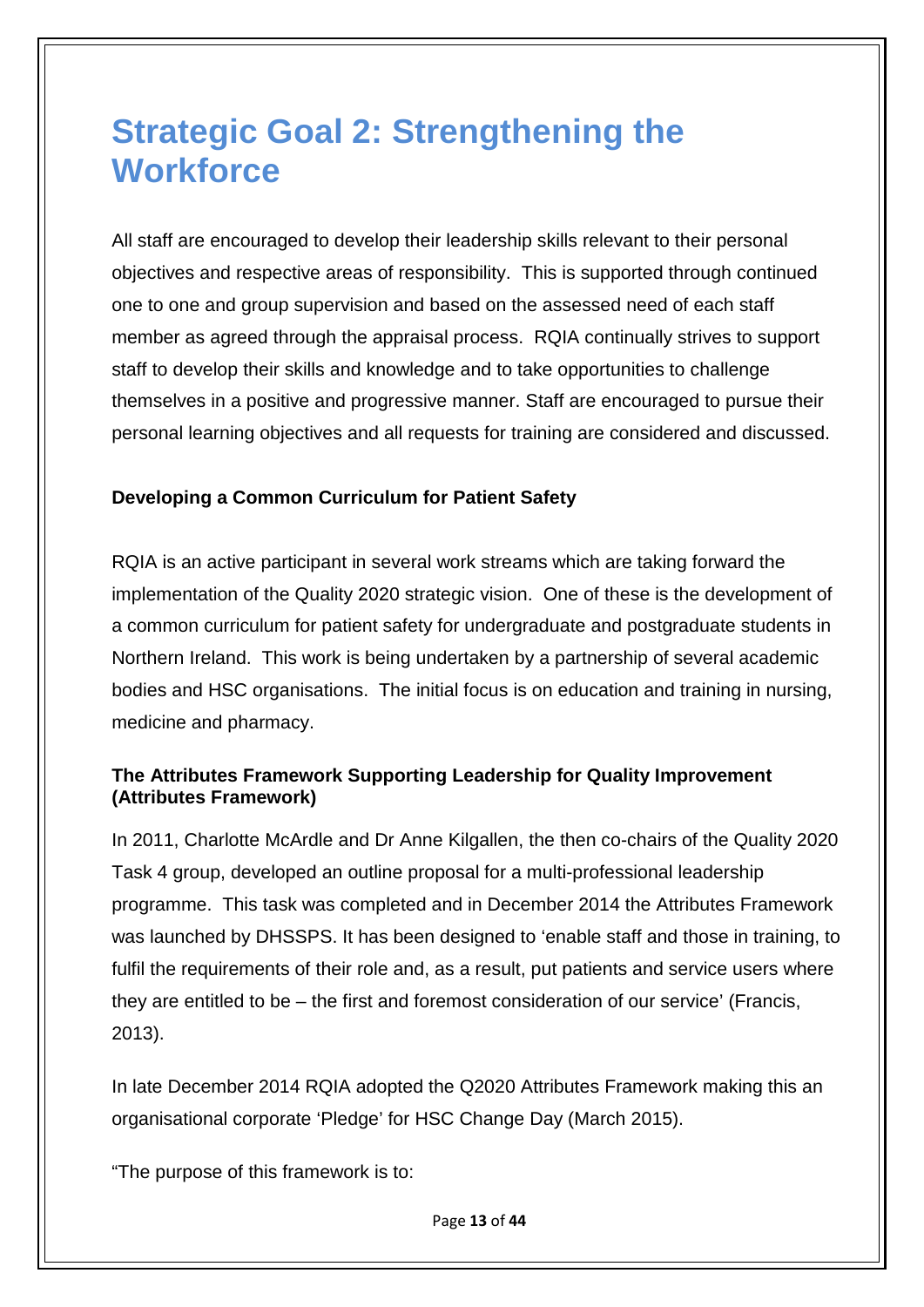1. Assist individuals in assessing:

a) their current attributes (knowledge, skills and attitudes) in relation to leadership for quality improvement and safety

*and*

- b) their learning and development needs for their current role or for future roles.
- 2. Help organisations to build the capability and capacity of the workforce to participate in, and lead, initiatives which develop quality care and services."

Staff will self-assess against the twelve Level 1 attributes and their self-assessment will be discussed with line managers at appraisal meetings with training needs being identified. To facilitate a smooth introduction of the Attributes Framework awareness raising sessions took place in all team meetings January 2015 – March 2015 as preparation for completing the self-assessment and subsequent appraisals in Q1 2015- 16. It is planned for the responses to be anonymised, collated and analysed corporately with the subsequent training needs analysis shared with the HSC Leadership Centre. From this RQIA and the HCC Leadership Centre will collaborate and develop a corporate plan in response to staff needs which will include either bespoke training or signposting to appropriate training already on offer. Targeting areas for improvement and developing a corporate training package will ensure RQIA is taking a consistent approach to supporting 'leadership for quality improvement and safety.' This will increase capacity and competency in the four attributes levels for staff and will ultimately support and drive improvement in health & social care services within Northern Ireland.

#### **RQIA Strategic Improvement Steering Group**

In October 2014 RQIA, focusing on improvement through identifying strategic improvement projects aligned to the corporate strategy, created a Strategic Improvement Steering Group composed of two Board members and the Chief Executive. All RQIA projects are programme managed and adopt a Prince2 approach to project management. The steering group identified a need to increase capacity in Prince2 accredited staff and so six nominated staff, (two from Corporate Services, two from MHLD, and two from Review Directorates) were trained in Prince2 Project Management Foundation and Practitioner level in February and March 2015.

Page **14** of **44**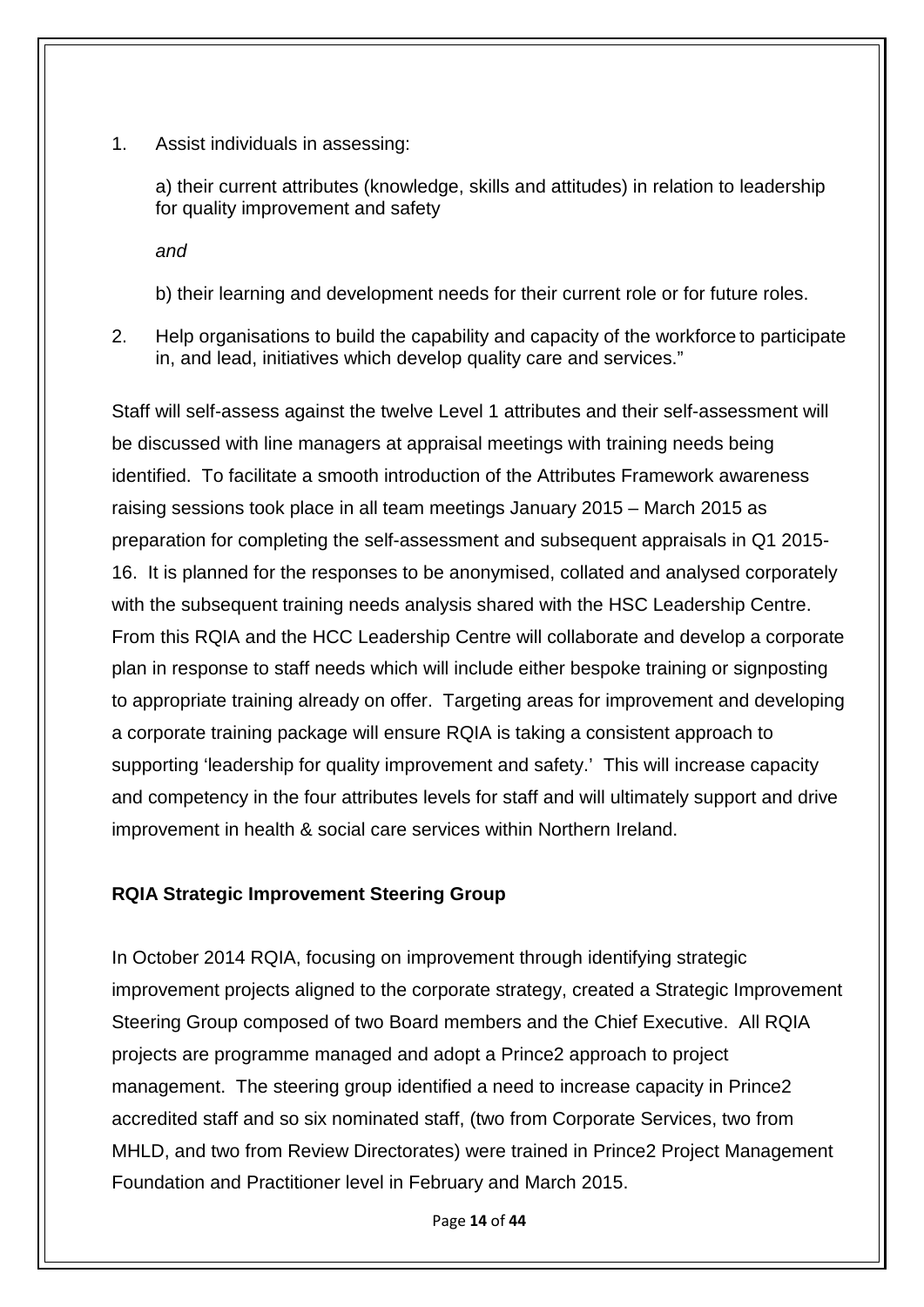#### **Steps to Excellence Programme (STEP)**

All improvement initiatives are communicated through the Steps to Excellence Programme (STEP) Managers meeting. This meeting was set up to enable staff to share experiences, both positive and challenging, within specific improvement initiatives held every other month. The group of staff identified to attend this meeting comprise of all staff with managerial responsibility, including all directors. The Chief Executive and directors have a designated role as improvement champions. The leads of identified improvement initiatives share progress, issues and triumphs. Managers consequently take this information (minutes) and in turn discuss updates with their own staff at subsequent team meetings. Improvement initiative groups are populated with a crosssection of staff throughout RQIA which encourages the continuous improvement ethos, encourages ownership, supports empowerment and allows for greater understanding and respect of each other's roles. These groups include:

- Performance measurements and outcomes improvement Group;
- iConnect Web portal development Group;
- Review Directorate Improvement Initiative;
- PPI Forum;
- Lay Assessor Corporate Group;
- Sustainability (inclusive of Health and Wellbeing improvement initiative) Group;
- ICT User group;
- Social Committee;
- Staff Newsletter 'The Standard' Editing Team.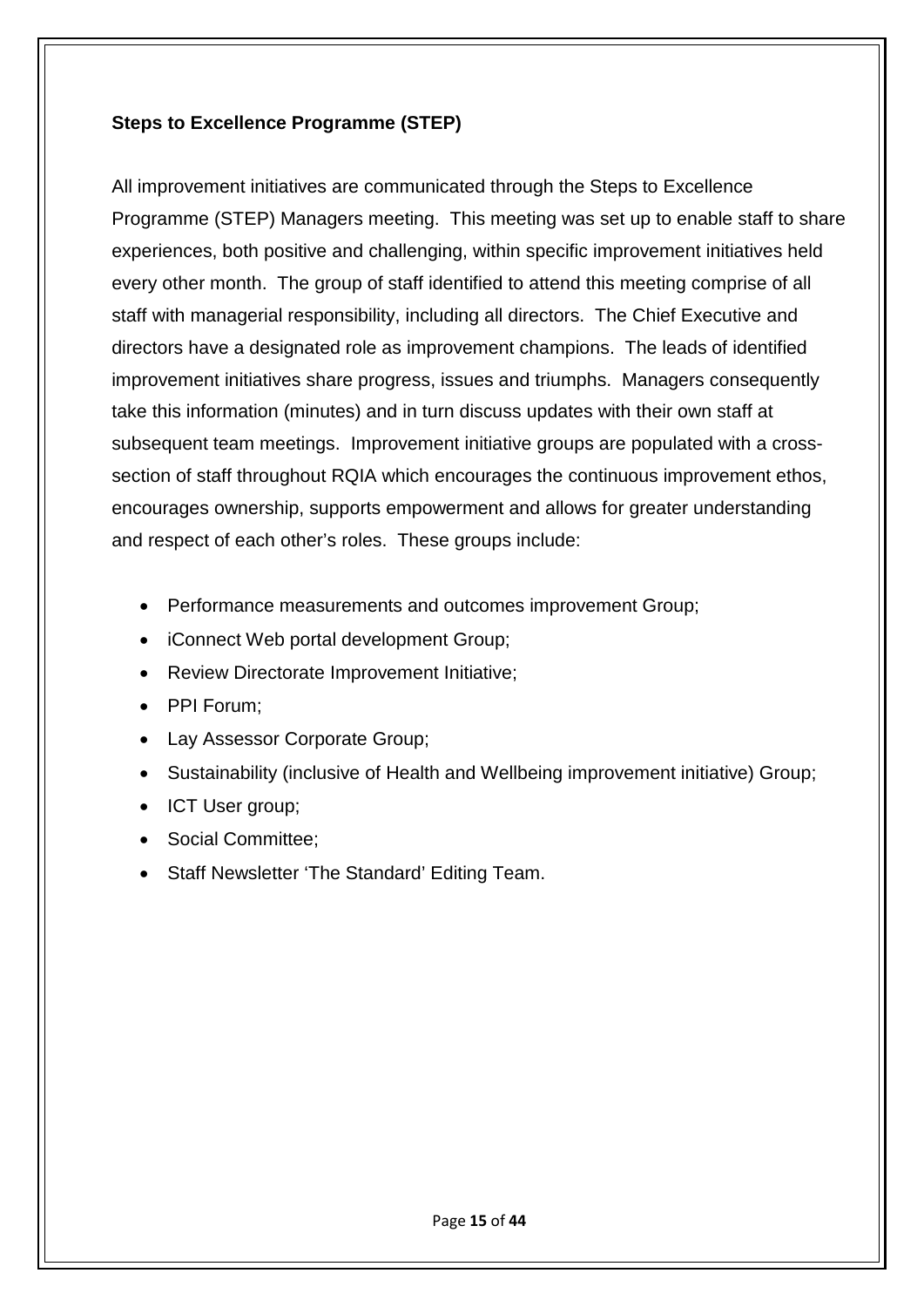# **Strategic Goal 3: Measuring the Improvement**

**Key achievements in RQIA 2014-2015:**

#### **Products and Services**

RQIA's three primary functions are to provide independent assurance in relation to the safety, quality, and availability of Health & Social Care (HSC) services in Northern Ireland, encourage continuous improvement in these services and safeguard the rights of service users.

- The **service** RQIA delivers is to register services, inspect and review HSC services and inform the public and key stakeholders of outcomes.
- The **products** RQIA produce are the register, inspection and review reports (made available on the RQIA website to inform the public, service users, service providers, carers and key stakeholders) and supporting documentation.

Inspectors and reviewers use a service user centred approach when carrying out inspections and reviews and service user opinion is always taken into consideration using a standard approach. The subsequent Quality Improvement Plans, Reports and Recommendations ensure not only that care standards and legislation is followed but that improvement in the quality of service provision is encouraged. Two examples of where RQIA can evidence improvement over time as a result of their inspection processes are:

- 1. Infection Control and Hygiene Inspections and
- 2. Inspection of services providing radiological procedures Ionising Radiation (Medical Exposure) Regulations IR(ME)R.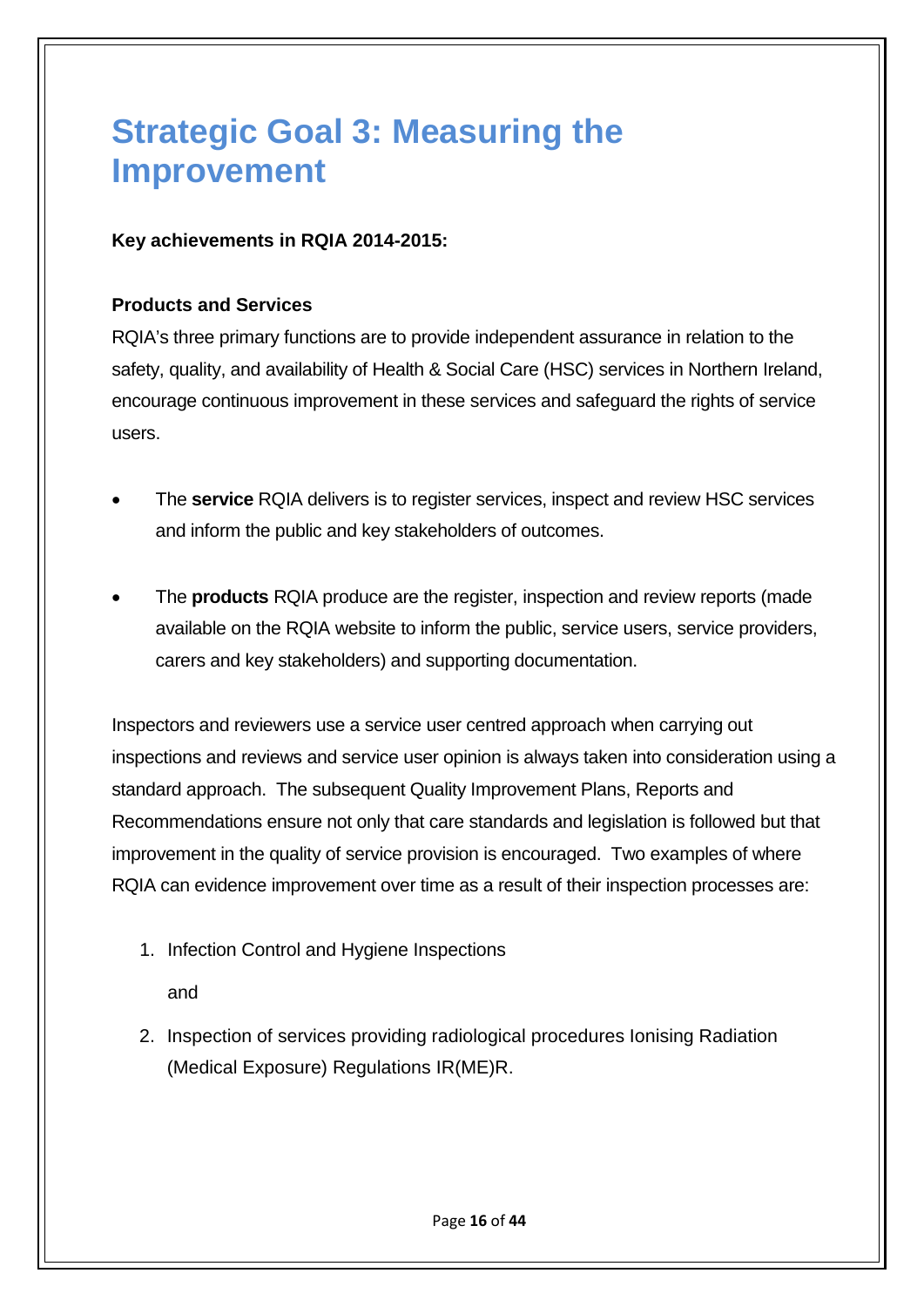#### **1. Infection Control and Hygiene Inspections**

Since the introduction of RQIA's unannounced Infection Control and Hygiene inspection programme, RQIA has found significant improvement in the overall compliance rate evidencing a raised standard in cleaning; in the physical environment; and in hygiene practices across HSC facilities from 72% in 2011-12 to 91% in 2014-15.





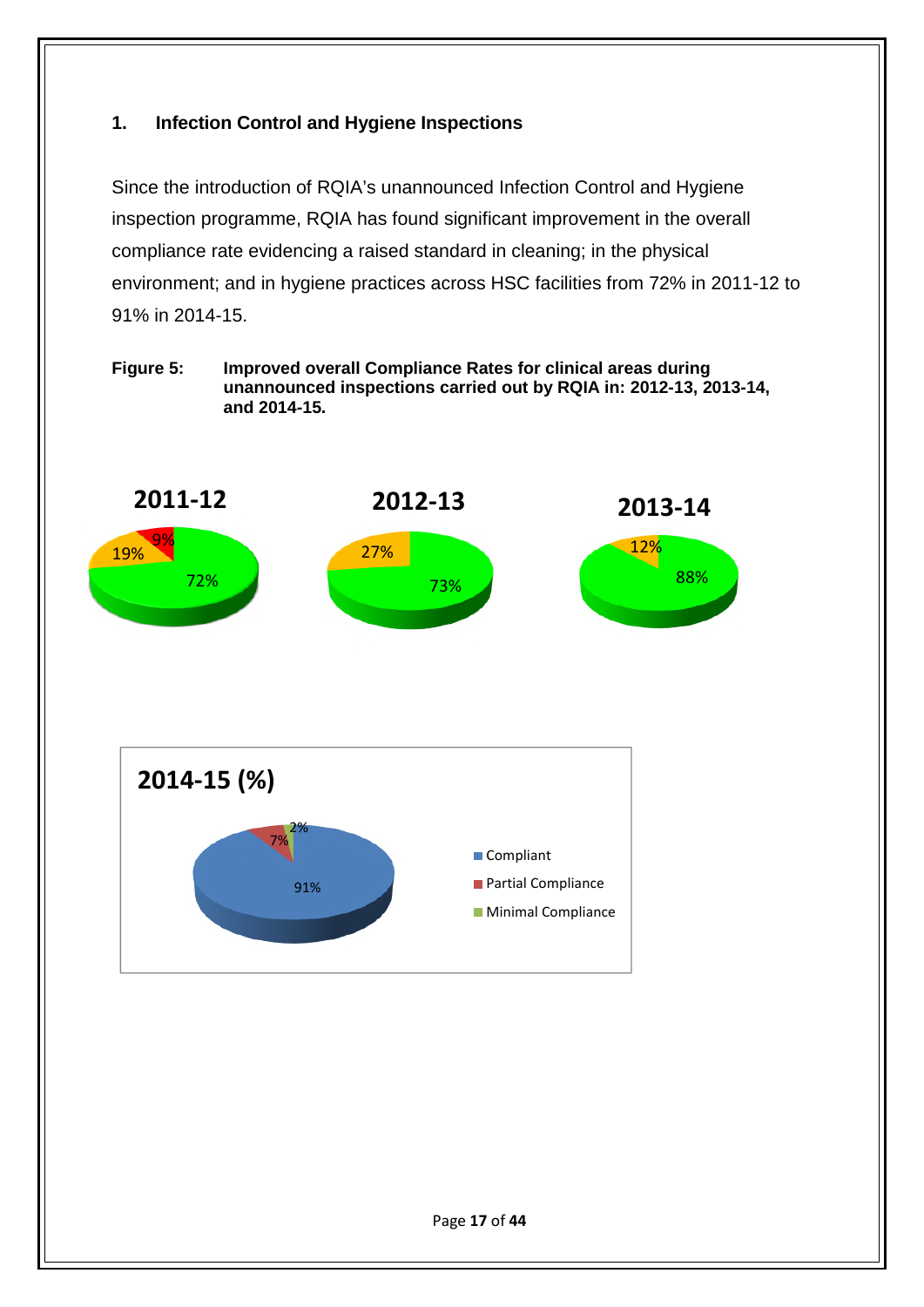#### **2. Ionising Radiation (Medical Exposure) Regulations IR(ME)R**

Since 2010 RQIA has had responsibility for monitoring, inspecting and enforcement of Ionising Radiation (Medical Exposure) Regulations IR(ME)R. These regulations protect the public from inappropriate or unnecessary exposure to radiation in health care settings. The evidence over the past five years demonstrates that the processes employed by RQIA have contributed to improvement (Table 1) with a decrease in the number of requirements and recommendations needed to comply with legislation (Figure 6).

| <b>Requirements Made</b> |                       |         | <b>Recommendations Made</b> |                                      |         |             |                                        |
|--------------------------|-----------------------|---------|-----------------------------|--------------------------------------|---------|-------------|----------------------------------------|
| <b>Site</b>              | <b>Modality</b>       | 2010-11 | 2014-15                     | $\%$<br>Increase/<br><b>Decrease</b> | 2010-11 | 2014-15     | $\frac{0}{0}$<br>Increase/<br>Decrease |
| Altnagelvin              | Diagnostic<br>Imaging | 6       | 0                           | $-100%$                              | 18      | $\mathbf 0$ | $-100%$                                |
| Daisyhill                | Diagnostic<br>Imaging | 4       | $\overline{0}$              | $-100%$                              | 17      | 3           | $-82%$                                 |
| Downe                    | Diagnostic<br>Imaging | 3       | 0                           | $-100%$                              | 16      | 2           | $-88%$                                 |

**Table 1: Services which had repeat IRMER inspections 2010-2014**

#### **Figure 6: No of Requirements/Recommendations made during IRMER Inspections 2010-2015**



*\*2010-2013 based on 5 Trust inspections*

*2013-2015 based on 6 Trust inspections*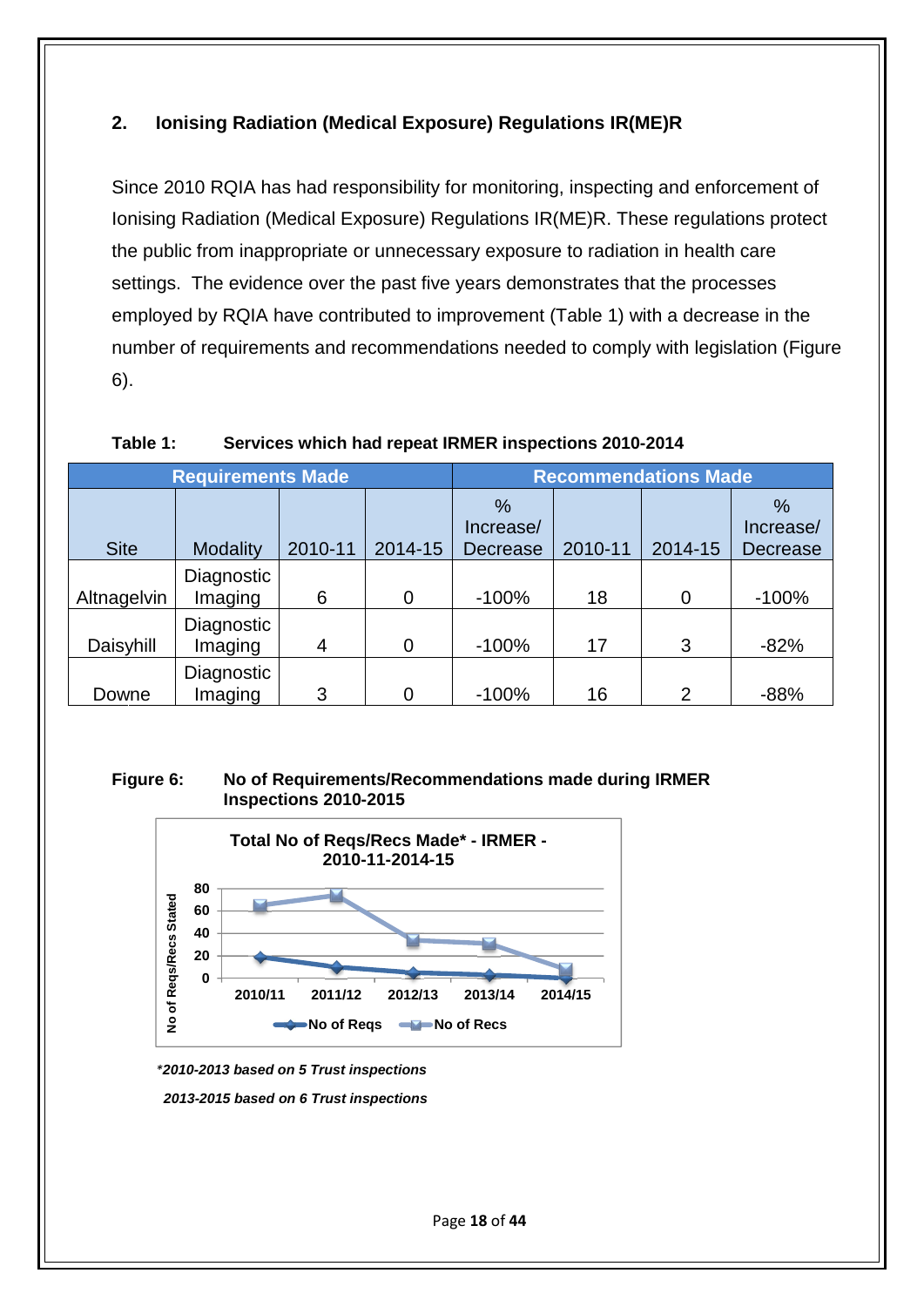#### **Serious Adverse Incidents**

In April 2014, RQIA was asked by DHSSPS to provide independent assurance on the process undertaken by HSC Trusts to review the handling of all Serious Adverse Incidents reported between 1 January 2009 and 31 December 2013. To undertake this commission, RQIA developed a stratified sampling approach to examining a sample of records in each organisation. The report of the exercise was forwarded to the team led by Sir Liam Donaldson to inform their review process.

#### **Investors in People (IiP)**

In June 2014 RQIA was successful and achieved the Investors in People (IiP) core standard. The assessment revealed:

- Staff had a good knowledge and understanding of their mission and direction;
- There was a clear line of sight between individual contribution and achievement of RQIA objectives;
- Individual staff contribution aligned with team objectives;
- The organisation and staff had a strong commitment to learning and development;
- An alignment of directorate and team plans to the annual business plan and key activities to meet strategic objectives;
- Evidence of skill development and increased competence.



Fiona Stevenson, RQIA, Derek Baker, Permanent Secretary, Department of Employment and Learning and Theresa Nixon, RQIA

Page **19** of **44**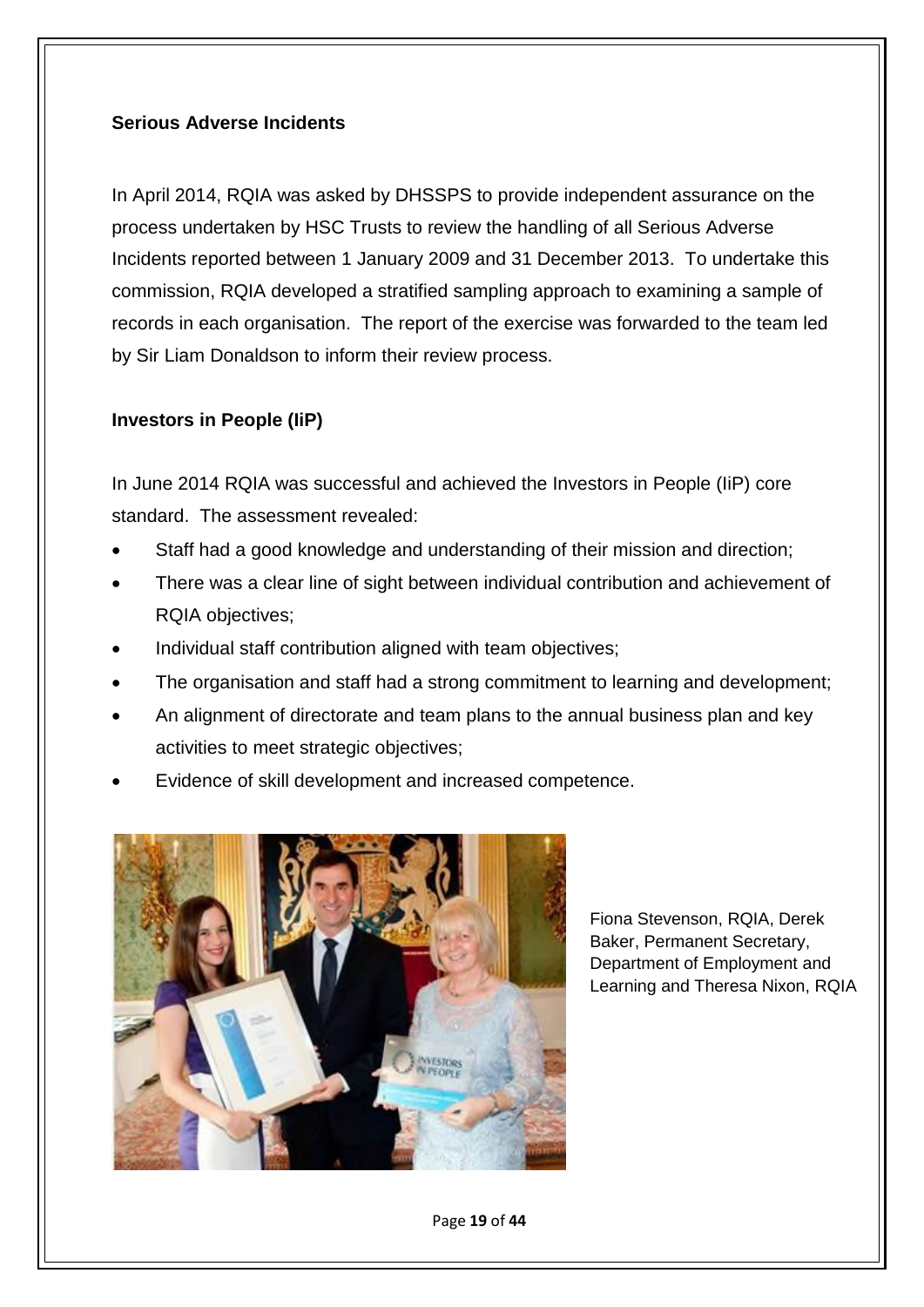#### **Sustainability**

In late 2014, Sustainable Northern Ireland was invited by RQIA to meet with its Sustainable Development Project Group (SD) to review its progress, to help the group formulate the 2015-16 SD action plan and to explore some possible collaborations with other non-departmental public bodies within the health sector.

Specifically, the SD group was interested in examining these issues, which also align to various related aspects in the EFQM Excellence Model and therefore continuous improvement:

- More engagement with other groups, agencies, service users;
- Greater partnership working with landlords, BT and WHSCT;
- Ongoing sustainability awareness within RQIA;
- Devising realistic objectives and the means to measure sustainable improvement within RQIA;
- Influencing our stakeholders in the areas of sustainability;
- Seeking to raise awareness and promote health and wellbeing within RQIA;
- Transport audit within RQIA;
- Devising a means of demonstrating RQIA's contribution to sustainability in society.

At a workshop in January 2015, members of the SD project group were joined by colleagues from several other health agencies. A presentation from Sustainable NI was used to facilitate discussion around a suite of sustainability themes and it was agreed to establish a 'sustainability network', with an initial membership of the agencies attending that meeting. This network will be of real value to RQIA, through peer-to-peer learning opportunities and mutually supportive relationships that will be fostered among agencies with a shared agenda.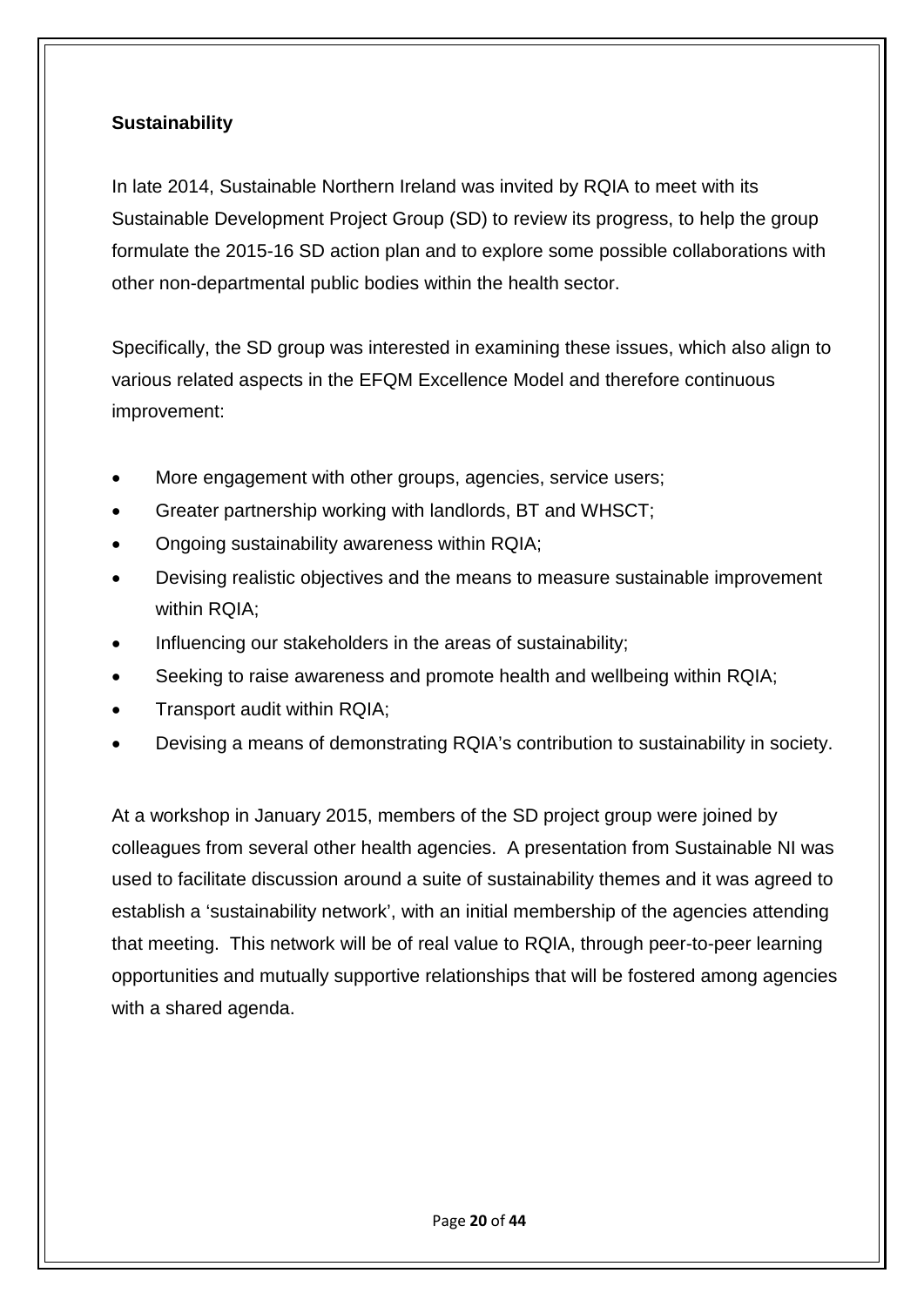#### **External Audit Sustainable NI**

Following this seminar, RQIA invited Sustainable NI to conduct a Sustainable Audit Matrix (SAM) exercise. This was a tailored audit matrix (Sustainable NI) for RQIA. Sustainable NI facilitated a training programme for the SD group. In turn, in February and March 2015 the SD group accepted joint responsibility for conducting internal interviews engaging with over 25 colleagues at all levels of the organisation to complete the audit. The interviews constitute the primary source of evidence and were comprehensively supplemented by a virtual library of source material provided by RQIA. Sustainable NI carried out the audit resulting in a baseline SAM score for RQIA of 45 (54%). The maximum available score is 84.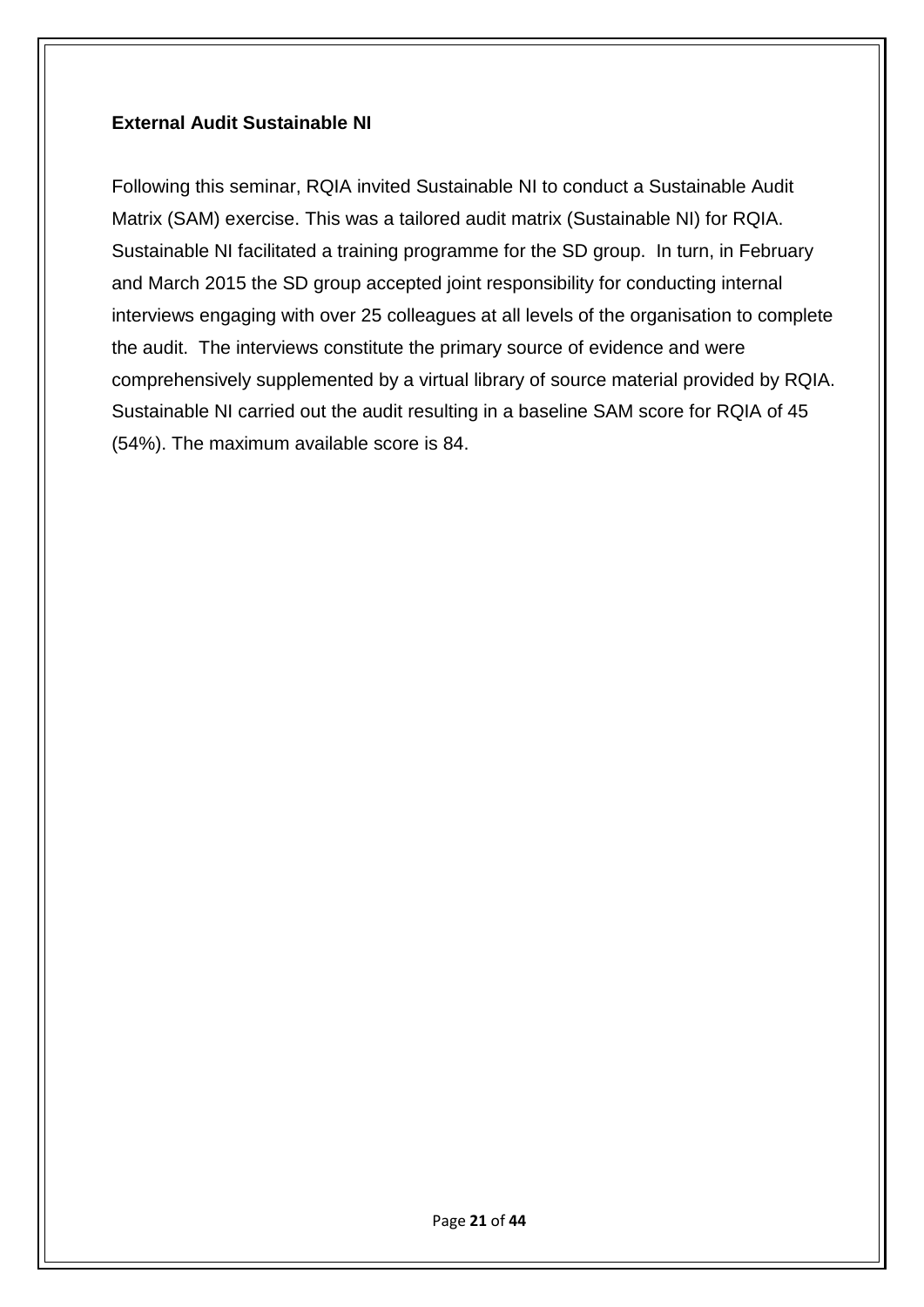# **Strategic Goal 4: Raising the Standards**

### **Personal and Public Involvement (PPI)**

It is enshrined in RQIA's values (Inclusiveness- promoting public involvement and building effective partnerships- internally and externally) that all staff ensure that they are working closely with service users first and foremost, as well as relatives, key partners and stakeholders to influence and support improvement in the quality of HSC services provided in Northern Ireland.

In 2014 -15 RQIA continued to involve patients and the public in a wide range of activities within its regulation, review and mental health and learning disability activities. This is strengthened through support from RQIA's PPI Forum, which includes all directors, an organisational PPI lead, nominated leads from each directorate, a board member and a carer representative member of the public. The Forum oversees and supports all RQIA's PPI activities providing strategic direction to RQIA's approach to PPI and ensuring the successful delivery of the PPI annual action plan which is aligned to the annual Business Plan, Corporate Strategy 2012-15, and best practice.

There are two broad strands to the implementation of personal and public involvement (PPI) in RQIA:

- i. Actively engaging with stakeholders in the planning and delivery of our work;
- ii. Directly engaging with service users and carers as part of the inspection and review programmes to hear their views on the quality of the care provided in order to help shape service improvements.

Work that RQIA staff carried out in 2014-15 that demonstrated this drive and commitment included: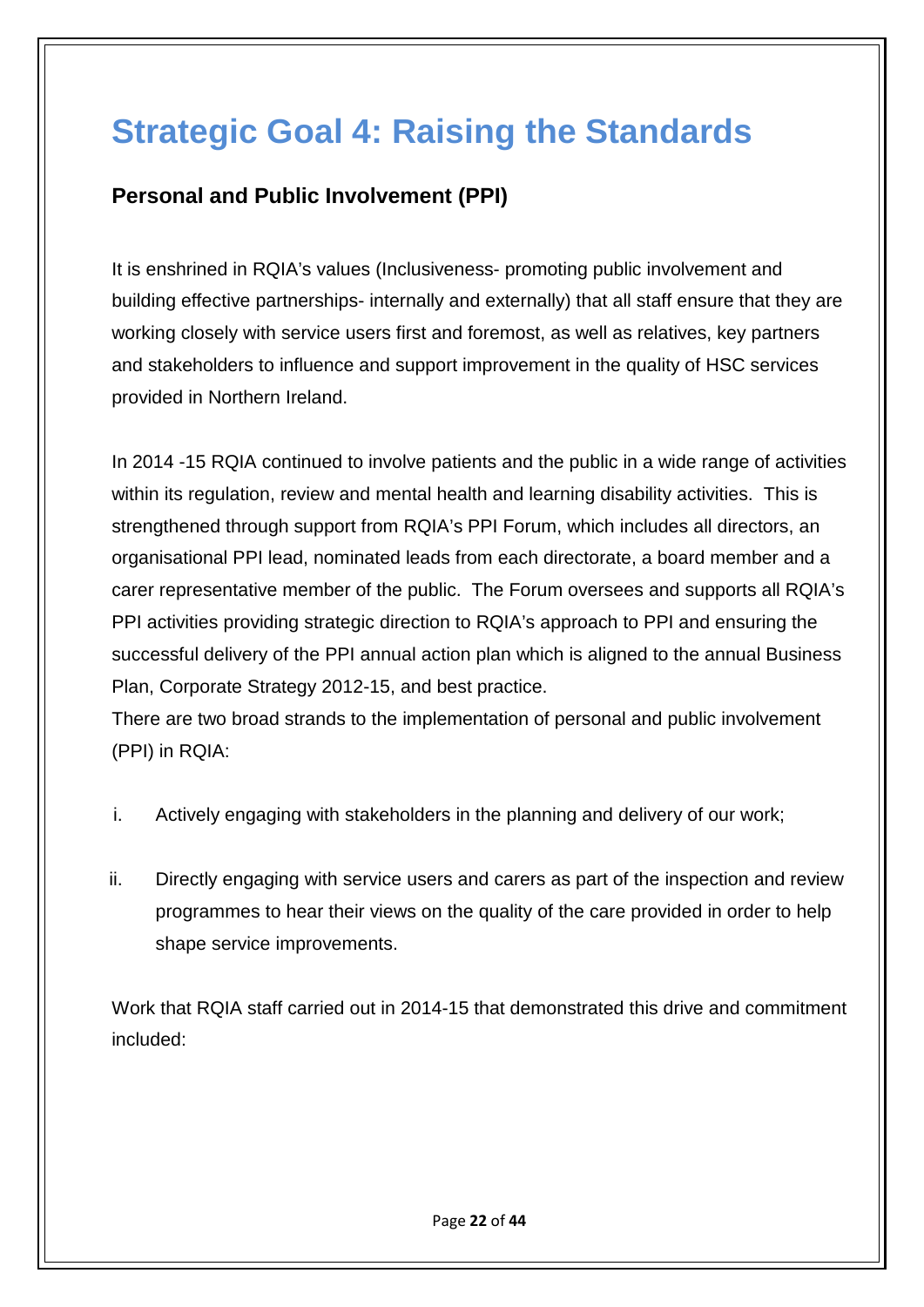#### **Easy to Read Reports**

In 2014 the Mental Health and Learning Disability directorate engaged with service users to develop an easy read inspection report following inspection of a ward in Muckamore Abbey Hospital. The response from service users to this report format was very positive. From April 2014, easy read versions of all RQIA's inspection reports for mental health and learning disability services will be produced. These are published on RQIA's website and also made available within the hospital wards.

#### **MHLD Advocacy**

RQIA met formally with both children and adult service patient and carer independent advocacy groups in June 2014 and November 2014. RQIA shared the findings from Patient Experience Interview inspections and primary inspections. Inspection themes and methodology were discussed and the views of the advocates considered when formulating the MHLD inspection theme and methodology for 2015-16.

#### **The Way Forward in PPI**

In 2015-16 RQIA will embed their PPI activities in the actions within its annual Business Plan. A key priority within this plan will be including recruited lay assessors to work alongside our inspectors and reviewers. Lay assessors will speak to/engage with service users ascertaining service user opinion as to:

Is care safe? Is care effective? Is care compassionate?

These three stakeholder outcomes are aligned with Quality 2020 and define how RQIA intends to demonstrate its effectiveness and impact as a regulator (Corporate Strategy 2015-18).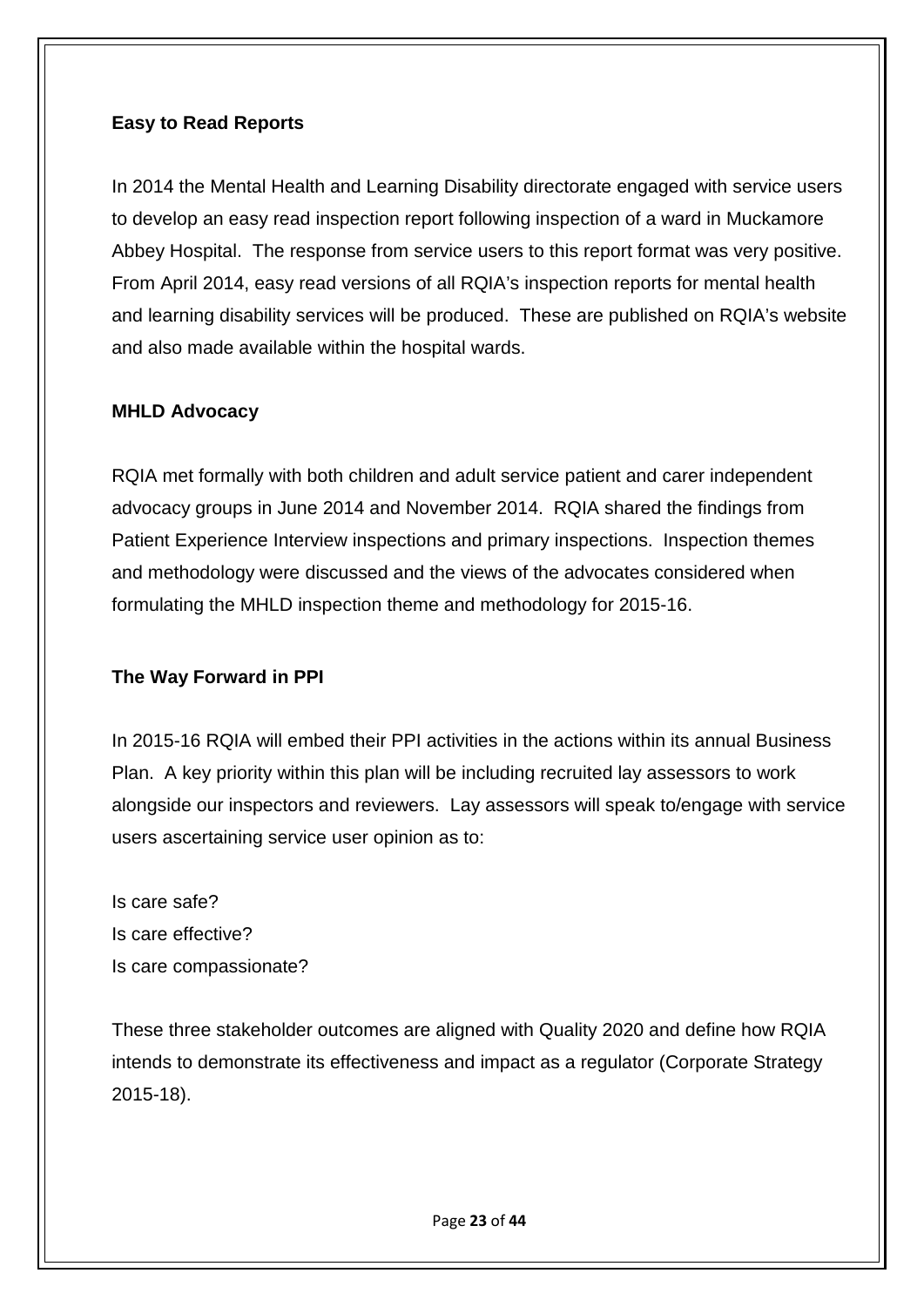#### **Joint Inspections of Prisons**

RQIA has developed strong partnership arrangements with other regulators to undertake our respective roles in relation to inspection of prisons in Northern Ireland. RQIA's responsibility relates to the inspection of prison healthcare services.

In October 2014, RQIA and Criminal Justice Inspection Northern Ireland (CJINI) published the report of a joint inspection of The Safety of Prisoners held by the Northern Ireland Prison Service. The report set out recommendations to improve approaches to tackling issues of self-harm, suicide, bullying and drug misuse in local prisons.

In June 2014, RQIA participated in a joint inspection of Magilligan Prison along with inspectors from Her Majesty's Inspection of Prisons, CJINI and the Education and Training Inspectorate for Northern Ireland (ETI). The report of the joint inspection was published in February 2015. It recognised that there had been progress in some areas since the previous inspection in 2010 but called for improvements in areas including the need for purposeful activities for prisoners.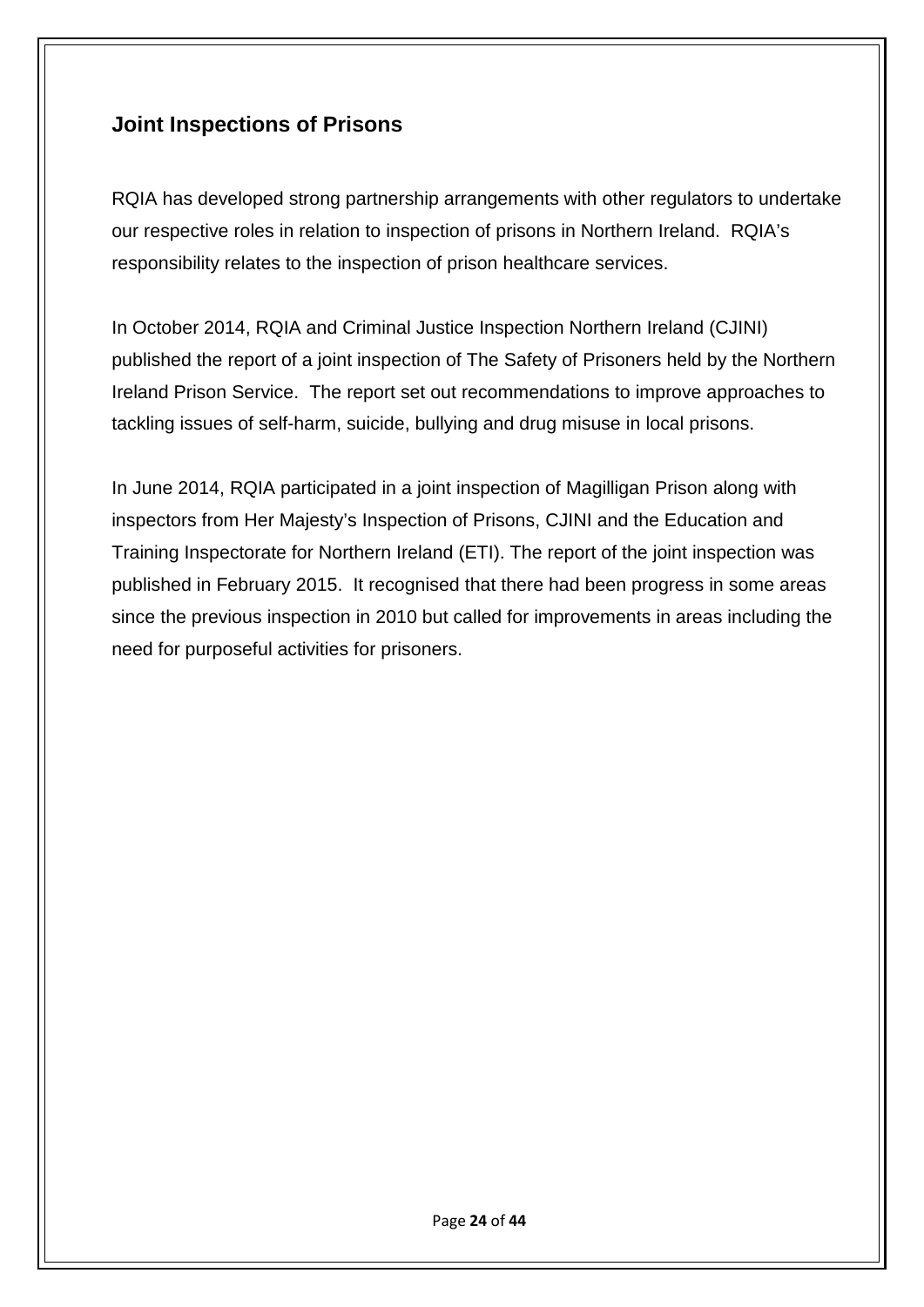#### **The Child Sexual Exploitation Inquiry**

In November 2013 the then health minister, Edwin Poots, MLA, announced the appointment of Kathleen Marshall, former Commissioner for Children and Young People in Scotland to chair the Independent Inquiry into Child Sexual Exploitation in Northern Ireland. The inquiry, facilitated by RQIA, Criminal Justice Inspection Northern Ireland (CJI) and the Education and Training Inspectorate (ETI), submitted its report to the health, justice and education ministers in November 2014.

A key element of the inquiry was strong engagement with young people, parents, professional and community groups and a wide range of statutory and voluntary agencies across the health, social care, and justice and education sectors. The inquiry made 17 key recommendations and a further 60 supporting recommendations to the ministers for health, justice and education. This report was published jointly by ETI, CJINI and RQIA.



Child Sexual Exploitation Inquiry Team: Fiona Smith, RCN Children's and Young People's Advisor; Derek Williamson, CJI Inspector; Noelle Buick, ETI Chief Inspector; Kathleen Marshall, Inquiry Chair; Glenn Houston RQIA Chief Executive RQIA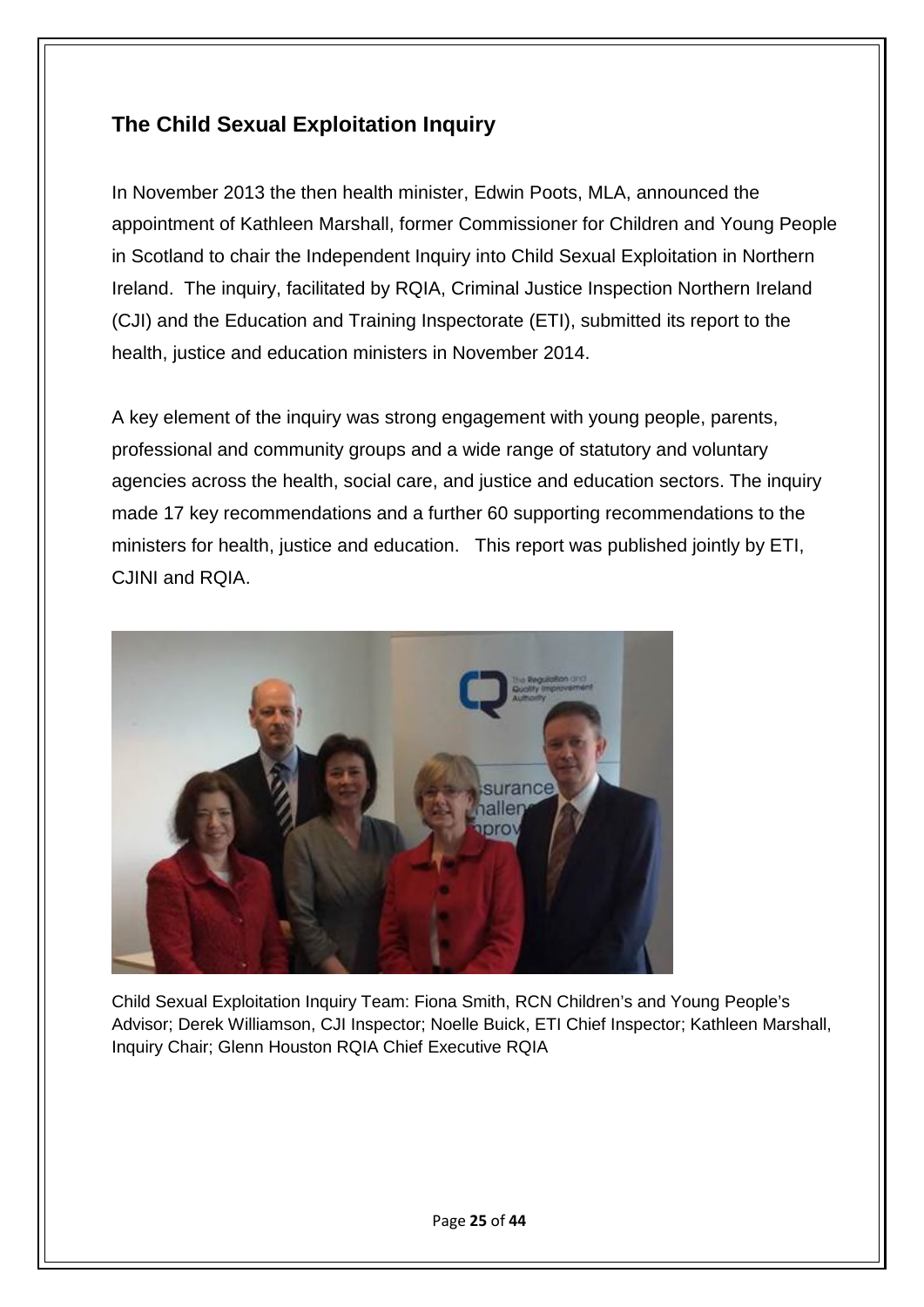#### **Summit Events**

RQIA is holding an increasing number of summit events to discuss the findings of reviews with key stakeholders and to help frame recommendations and share learning.

In May 2014, an example of a successful summit event was held for the review of stroke services. An expert review team was recruited, including a patient with experience of services in Northern Ireland, together with a range of professionals from outside Northern Ireland. The RQIA review team assessed evidence provided by organisations and then held a programme of visits with key staff in each trust involved in the planning and delivery of stroke services. Following consideration of their findings, the team led a one day summit for stakeholders including statutory and voluntary bodies to facilitate discussion on the findings and recommendations of the review.

#### **RQIA Health and Safety Seminars**

In November 2014, RQIA held two half-day seminars for nursing and residential care homes at Mossley Mill on emergency and contingency planning, and water safety.

The emergency and contingency planning seminar provided details of responsibilities, and practical steps in relation to business continuity following untoward events. The water safety seminar considered the practical elements of effective water systems management, including legionella risk, and responsibilities of providers in respect of safe management of water systems under health and safety legislation. The roles of organisations including RQIA, HSC trusts, the Health and Safety Executive were also highlighted. These events were attended by around 160 care home managers and providers, and feedback from those attending was highly positive.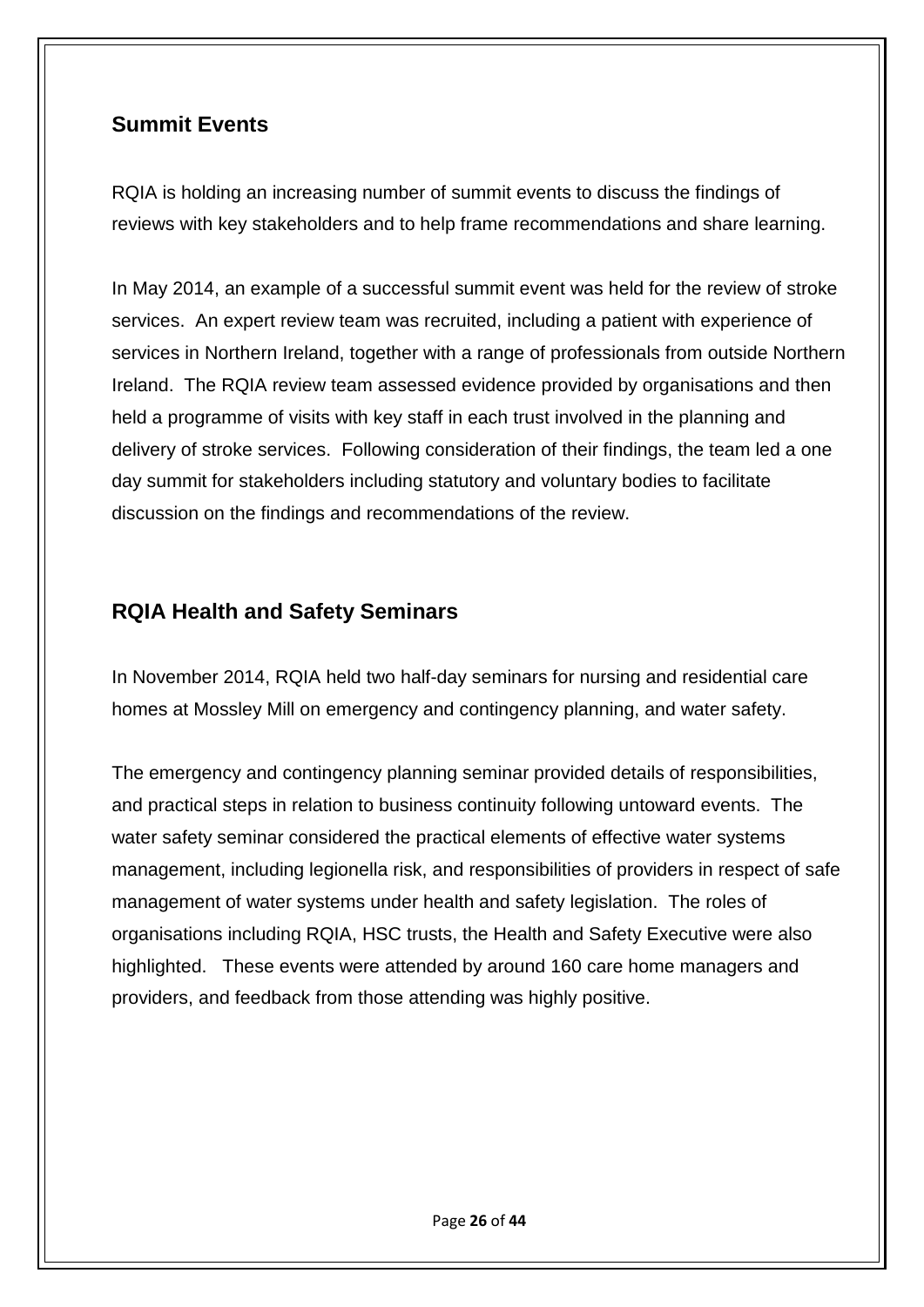# **Strategic Theme 5: Integrating the Care**

### **Public Perception Survey 2014**

In July 2014, a first public perception survey was piloted on RQIA's website from August to November 2014, and 45 responses were received.

#### **Results**

Responses were received from 25 women and 20 men from across Northern Ireland (one respondent from England), with the majority of respondents from the greater Belfast area and were as follows:

- 95% respondents were aware of RQIA;
- Over half worked in health and social care; others had friends/relatives using regulated services, or had checked with RQIA when looking for a care home;
- Under 20% heard of RQIA via the media;
- Around 90% of respondents were aware of our responsibilities in regulation, review and mental health (very slightly lower awareness of MHLD responsibilities);
- Almost two-thirds of respondents were confident in the abilities of RQIA to deliver on its responsibilities;
- 97% of respondents recognised the importance of RQIA's work, with 62% classifying it as very important;
- Almost two-thirds of respondents had contacted RQIA almost 60% to seek advice, one third to raise a concern;
- 48% were satisfied or very satisfied with RQIA's response, whilst 14% expressed dissatisfaction;
- Almost 90% had used RQIA's website previously, half of respondents found it easy to use, while 20 % found it difficult
- 84% had read RQIA reports: 53% found inspection reports easy to understand; whilst 19% indicated they found them difficult to understand. The figures for review reports were 59% and 18% respectively; and for mental health and learning disability reports 57% and 14% respectively.

Page **27** of **44**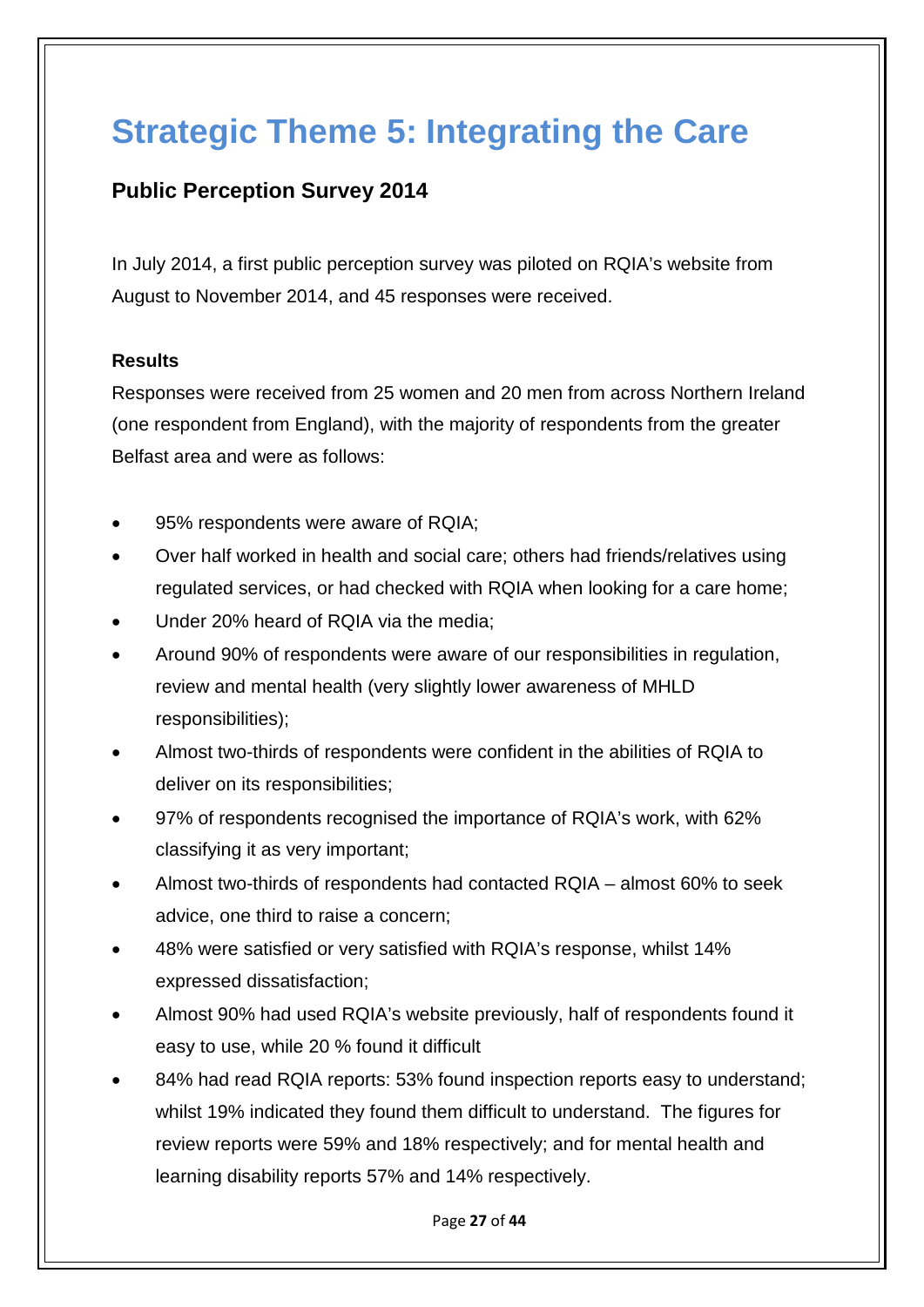#### **Response to Public Perception Survey 2014**

RQIA responded by:

- Improving 'Duty Call Desk' by increasing the number of inspectors on the duty desk rota to allow optimum experience of responding to issues and concerns. A standard frequently asked questions (FAOs) paper was developed and inspectors trained to respond to the questions in a consistent manner. These FAOs are now available on the website to assist and inform the public further in relation to raising a concern.
- Improving the report format for all registered services developed with service providers.
- Initiating new website development (and business case) responding to need identified from staff, the public, trusts, and providers.
- Recruiting and training members of the public as Lay Assessors who accompany inspectors and reviewers on inspection and review to speak to service users in relation to the safe, effective, compassionate care with subsequent lay evaluation of the process of working with Lay Assessors
- Developing 'Easy to Read' Reports. All reports in MHLD are now written in 'Easy Read' in response to service user views and developed with service user input.

### **Service User Involvement as part of Conventional Domiciliary Agency Inspections**

RQIA is committed to the involvement of service users in the inspection process; however this is a challenge for the conventional domiciliary care agencies team as the inspection takes place in the registered office, not the service user's home. The User Consultation Officer (UCO) post was created in April 2012 to consult with service users and their relatives.

Feedback is used both to determine the quality of care being provided by the individual agencies and informs the report which consequently shapes service delivery and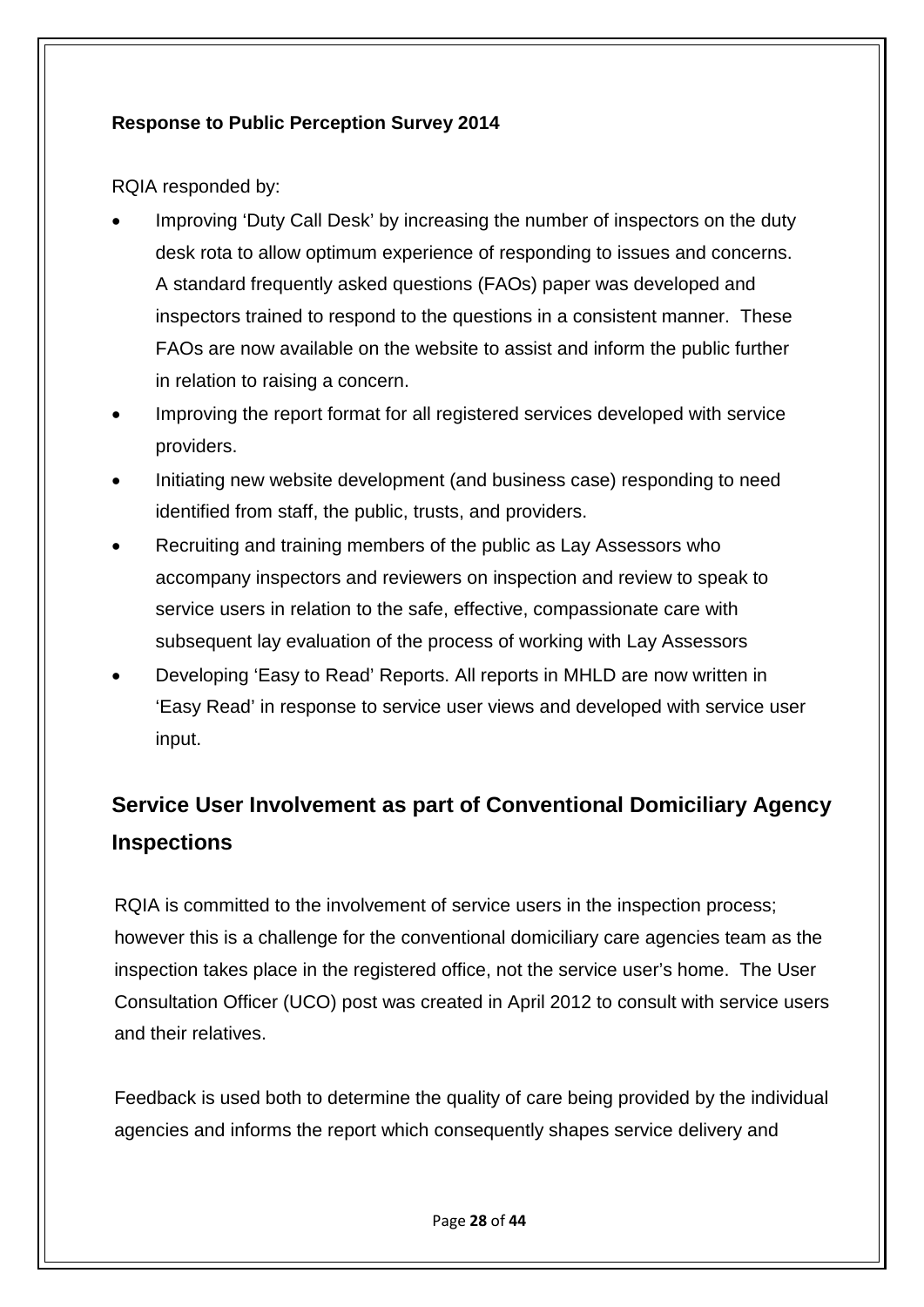encourages improvement. It is also reviewed by the team when determining future inspection themes.

Between 1 April 2012 and 31 March 2015 there have been **1,588** service user interviews carried out by the UCO or inspectors either in the service user's home, by telephone or a paper questionnaire. A standard questionnaire is used to ensure consistency in the interviews. There are core questions included each year to allow for trend analysis as well as specific questions relating to the themes being inspected.

#### **The Benefit of Involvement**

- Findings influence the areas reviewed during the inspection;
- Issues identified are discussed with the registered manager;
- Service user's comments are included in the report which is open to the public www.rqia.org.uk
- Requirements and recommendations are made.
- Findings are analysed by the team to determine the themes to be inspected during the next inspection year. For example, due to the high number of missed calls during the 14-15 inspection year, this was chosen as a theme for focus in the 15-16 inspection year.
- Issues relating to other services for example other domiciliary care agencies, nursing homes and residential homes are forwarded to the appropriate inspector to be addressed.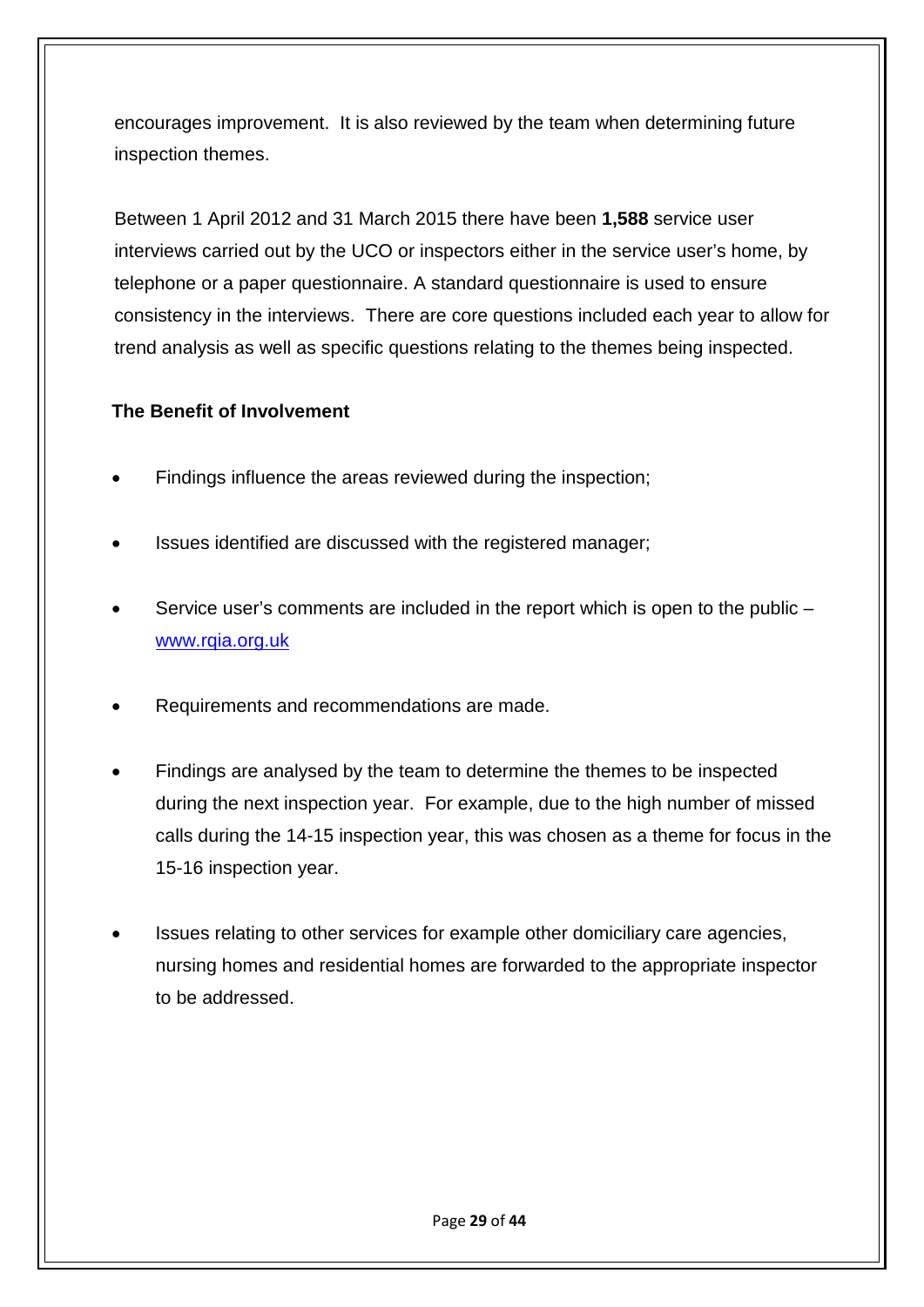#### **Outcomes from Interviews**

- Due to the large number of issues arising from the interviews relating to documentation, the agencies team determined to make record management one of the themes for the 2014-15 inspection year.
- Guidance was also issued to all agencies regarding the common problems in relation to the documentation being kept in service users' homes.
- The focus on documentation has led to an improvement in standards as shown in the decline of issues raised in this area for 2014-15 and to ensure sustained good results documentation will continue to be reviewed as part of the 2015-16 inspections.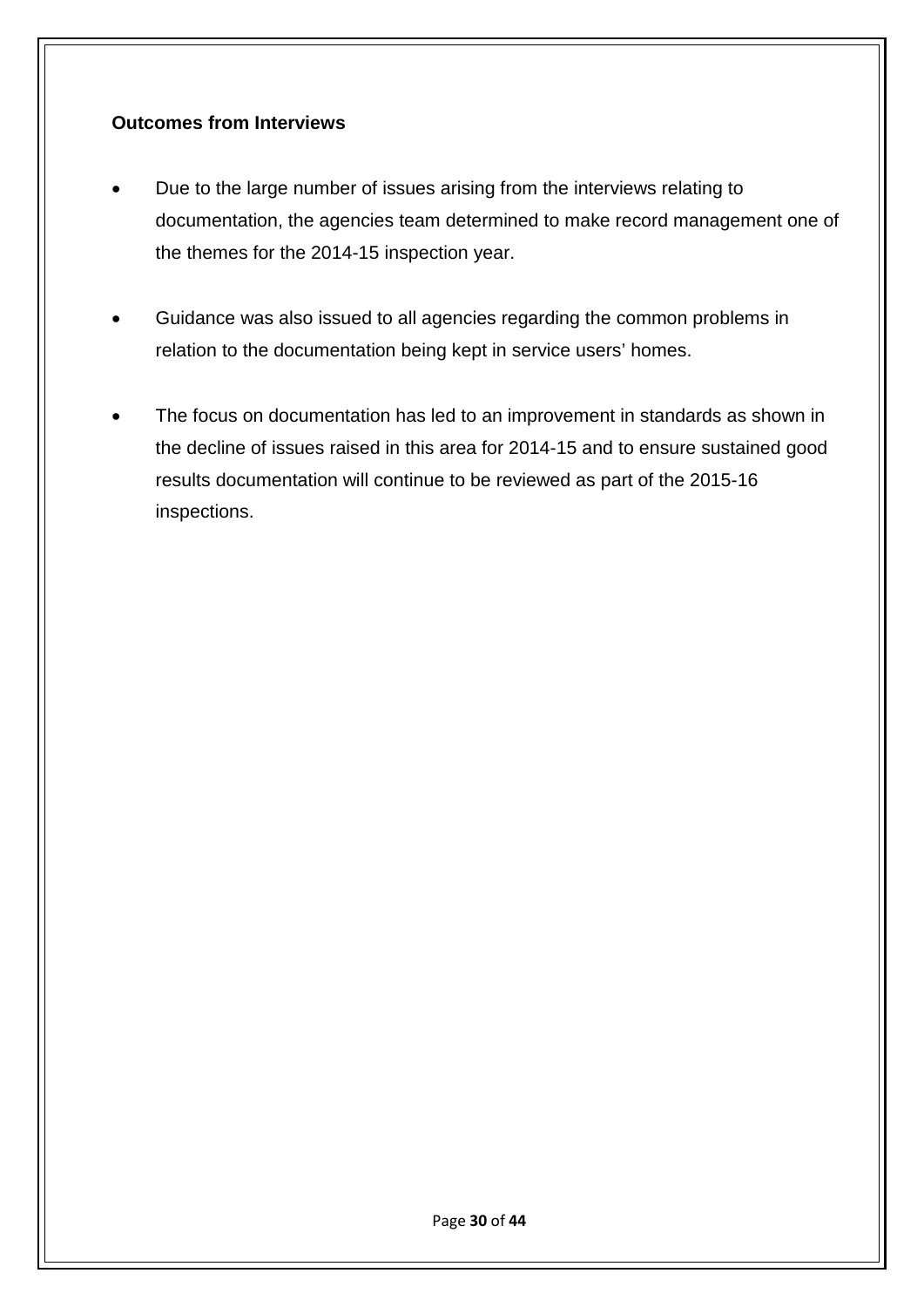#### **External Stakeholder Collaboration**

RQIA continues to work collaboratively with other key stakeholders within the HSC to demonstrate leadership, encourage continuous improvements in HSC services and to safeguard the rights of service users.

In December 2014, RQIA and the Irish Mental Health Commission jointly hosted a conference at Dublin Castle, with approximately 160 attendees, on deprivation of liberty and implications of recent legal challenges in England and judicial reviews in Northern Ireland.



Rosemary Smyth, Irish Mental Health Commission,

Dr Colin Dale, Caring Solutions, and

Theresa Nixon, Director of Mental Health Learning Disability and Social Welfare, RQIA, at Dublin Castle, December 2014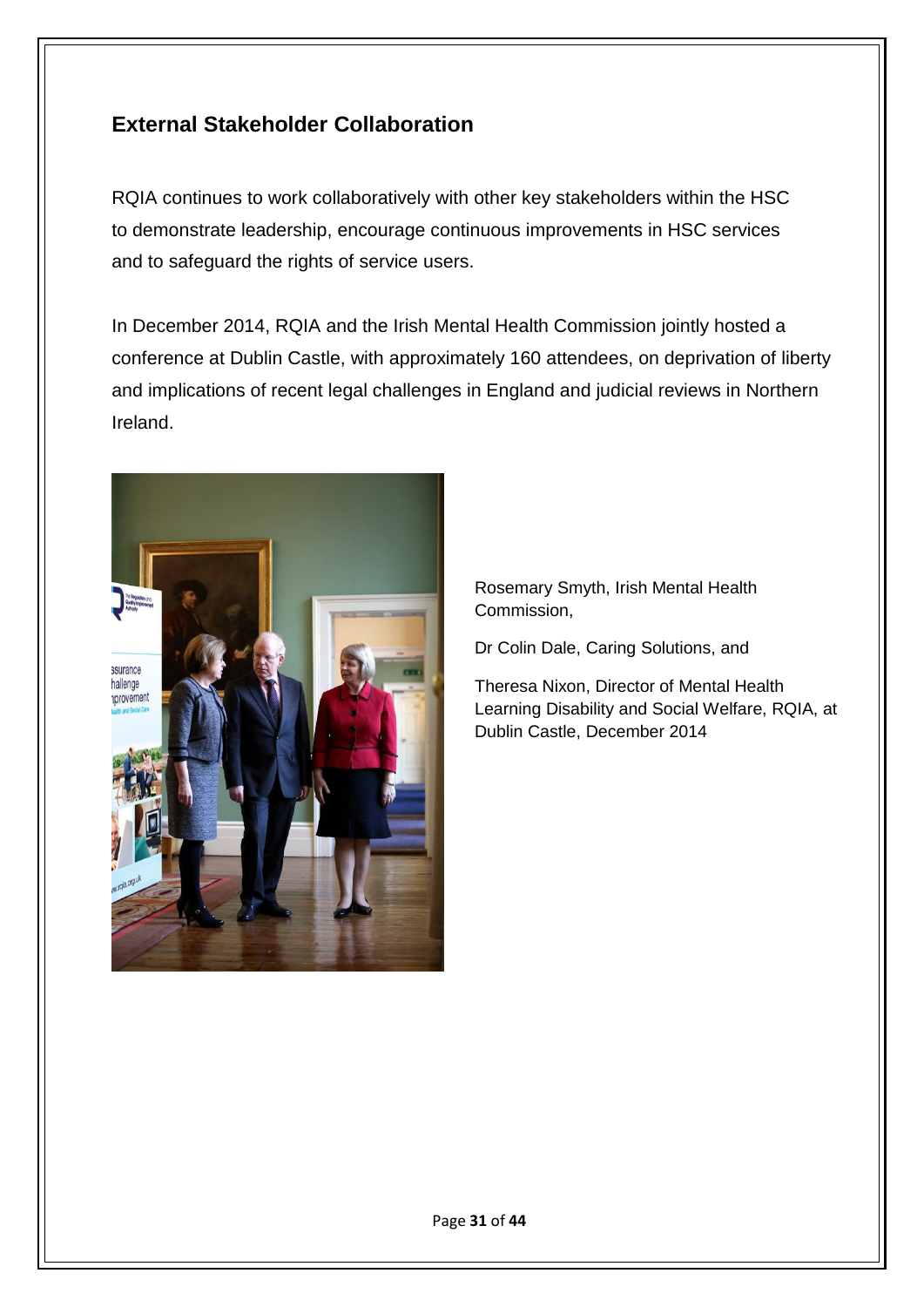In January 2015, RQIA, supported by the Royal College of Psychiatrists, held a workshop attended by some 80 medical practitioners to provide an overview of key RQIA activities during the year. These included: evaluating the service provision for the physical health needs of people with mental illness or learning disability; RQIA processes for second opinions; audit of treatment plans; and electroconvulsive therapy.

Appendix 2 gives some further examples as to the variety of organisations and stakeholders RQIA engaged with on a regular and on-going basis in 2014-2015.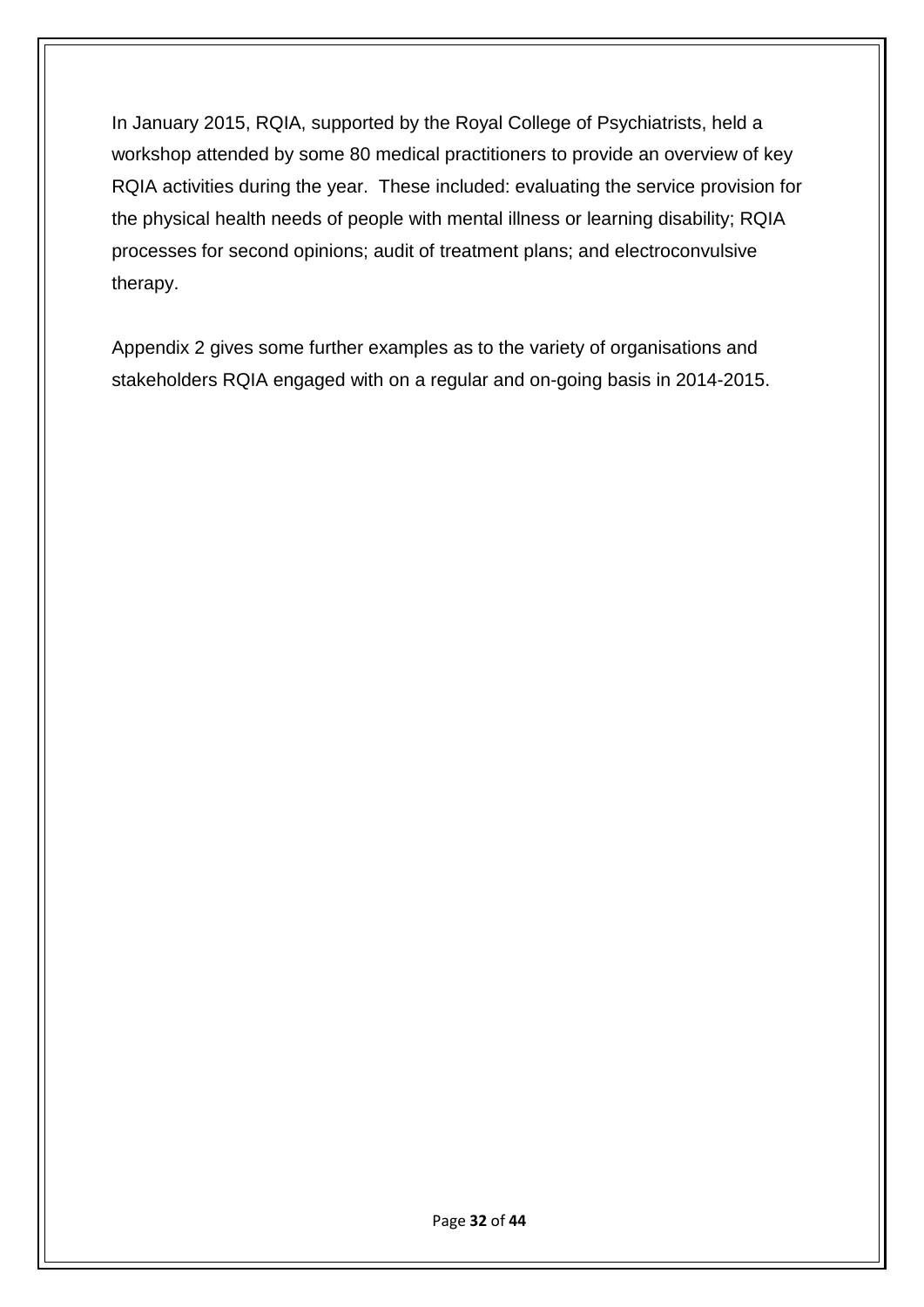# **Next Steps**

RQIA is committed to being recognised for excellence and embedding improvement in all that we do and as part of our "good to great" journey, we use independent IiP and EFQM assessments to gauge our progress towards organisational excellence with a second EFQM external assessment planned for November 2015.

Going forward RQIA's vision is to be a 'driving force for improvement in the quality of health and social care in Northern Ireland'. RQIA has a continuous focus on building the capability and capacity of our staff providing them with the knowledge and skills in quality improvement. To demonstrate commitment RQIA has introduced the Q2020 Attributes Framework Level 1 into all staff appraisals in 2015. The subsequent training needs analysis will determine a tailored quality improvement training package that will support leadership for quality improvement and safety. This will enable staff to attain the knowledge and skill set they need to continuously challenge the quality of services provided and to support and encourage improvement in areas where improvement is required.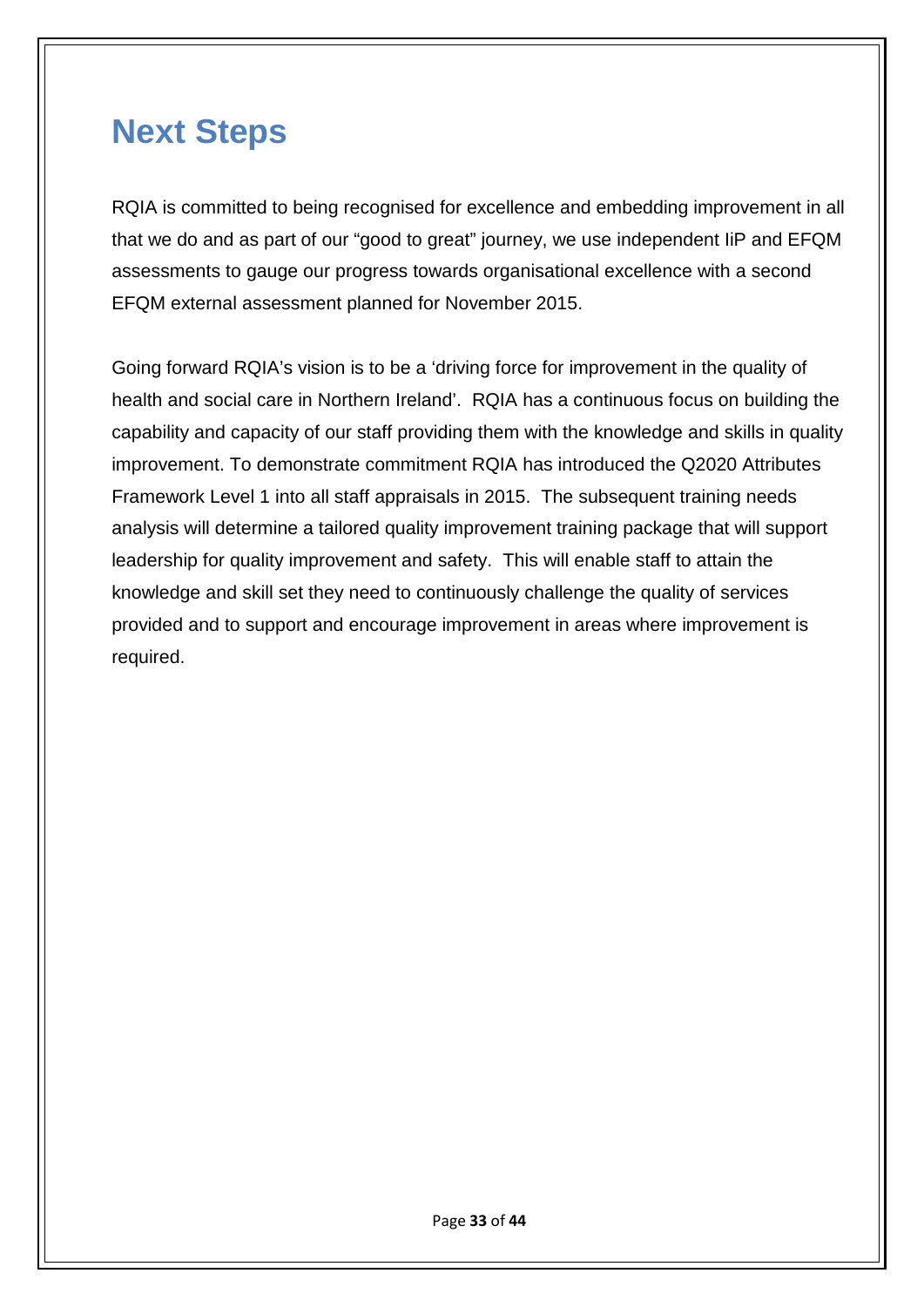### **Appendix 1 Organisations represented at the RQIA Public Pre-Consultation Events**

ACC Advocacy Mencap Alzheimer's Society **Mindwise** Angels agency **Mourne** Stimulus Apex Housing **MRT** Ardavon House NI Association for Mental Health Autism Initiatives NI Dental Practice Beechvale Nursing Home Northern Ireland Hospice Belvedere **Origin** Bishop Street Dental Care **Parkanaur** Bloomfield Patient Client Council Bluebird Care **Patients First UK** Care Circle **Care Circle Positive Futures** Carlisle House **Praxis Care** Cassidy Dental **Precious** Life Cedar **Public Health Agency** Cherry Tree House **Pulse Community Health Care** Clear Dental Queens University Belfast Clifton Residential Home Quigley and Martin Clogher Valley **Rathmourne** East Eden RCAI Elite Dental **Resource Centre Derry** Fold Housing **Rivers** Beach House Four Seasons Health Care **Robinsons Dental** Foyle Hospice **Rodgers Community Care** Gentle Dental Clinic **Rylands** Glencairn Seafort House Glenmachan Tower House Shalom Care Glenshane Care Centre **Silverdale Care Home** Grandard Private Nursing Home Smiles Great James Street Dental South Eastern HSC Trust Haypark Homes The Haven Private Nursing Home

352 Healthcare MCH House Motor Neurone Disease Assoc (MNDA) Ballynahinch Dental Care Northern Health and Social Care Trust Belfast Health and Social Care Trust North West Independent Hospital (NWIH) Camphill Nursing Home Parent Carers Council on Disability (PCCD) Gillbrooke Private Nursing Home Springfield Charitable Association (SCA) Day Care Glens Residential Home Shankill Lurgan Community Projects Greenpark Private Nursing Home Southern Health and Social Care Trust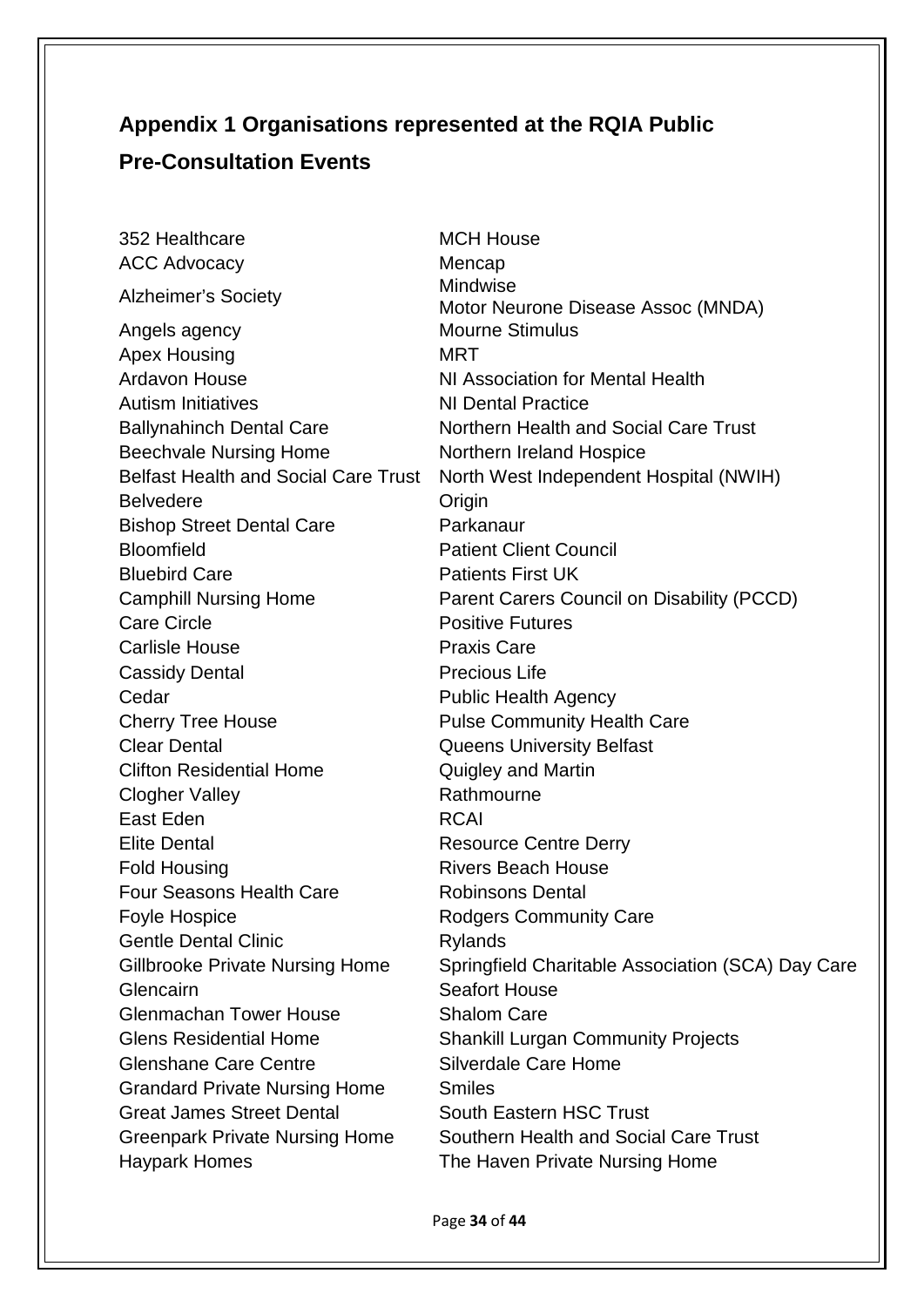- Karingmore Towel House Kauna House Transform Medical Lowtherstown Court Wilson Group Lydian Care Woodlands McElholm Dental Practice
- Hollygate Nursing Home The Somme Nursing Home Jark Healthcare Three Islands Private Nursing Home Killadeas Day Centre Victoria Private Nursing Home Limetree Residential Western Health and Social Care Trust Marie Stopes Woodlodge Nursing Home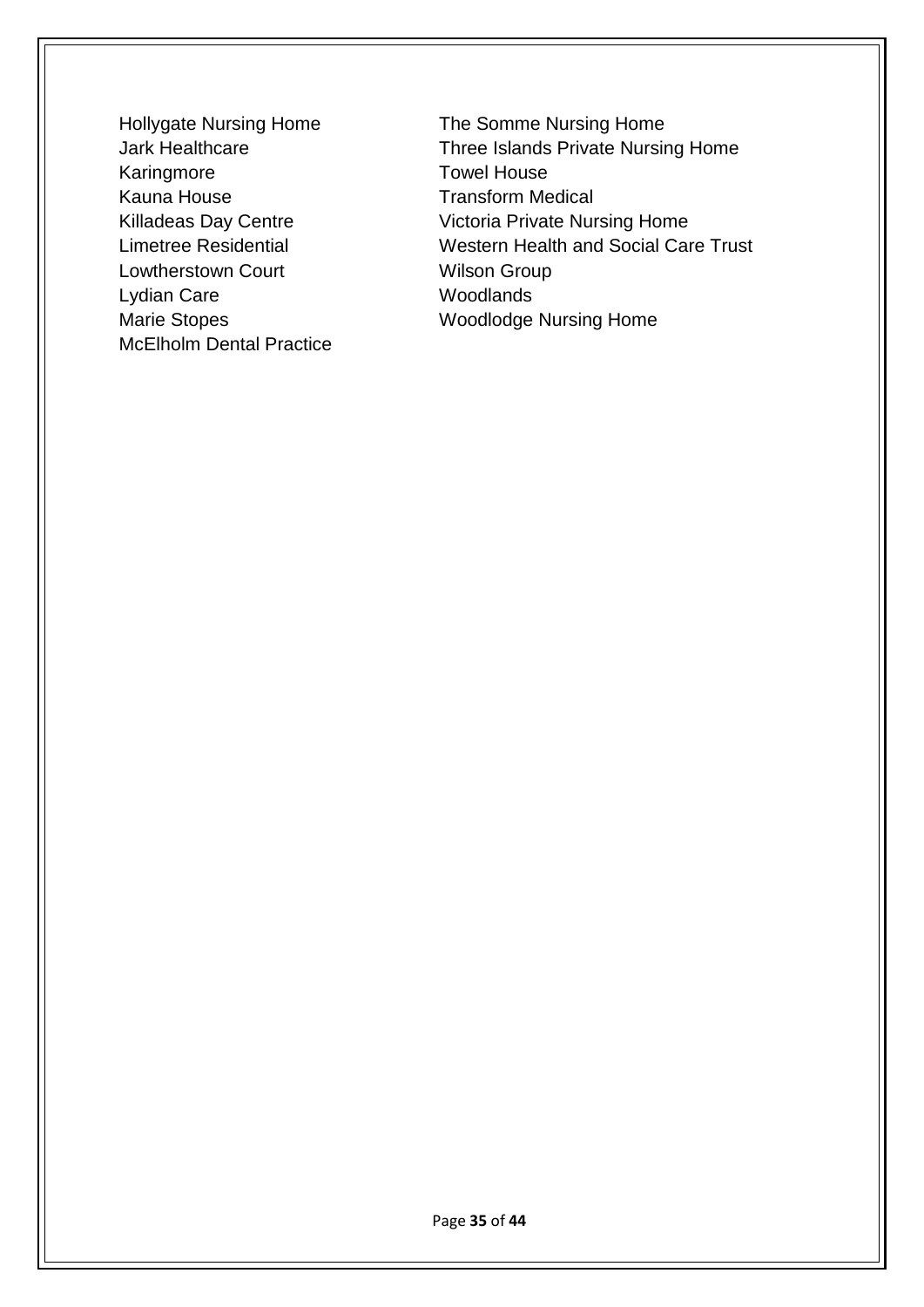### **Appendix 2 Examples of RQIA External Stakeholder Collaboration**

| <b>Job Title:</b>                                                            | <b>Head of Programme Nursing Home,</b><br><b>Independent Health Care and Pharmacy Regulation</b>                    |
|------------------------------------------------------------------------------|---------------------------------------------------------------------------------------------------------------------|
| <b>External Meetings</b>                                                     | Role/purpose                                                                                                        |
| <b>CNMAC Strategic</b><br>Workforce and<br><b>Education Sub group</b>        | Represent RQIA on DHSSPS strategic group looking at<br>workforce and education in relation to the nursing workforce |
| member                                                                       | Chair: Deputy CNO on behalf of CNO                                                                                  |
| PHA Safety Forum,<br><b>Nursing Home</b>                                     | To Liaise with the safety forum in terms of strategic planning                                                      |
| Collaborative -<br>steering group<br>member                                  | Participate in Nursing home collaborative events and link to<br><b>RQIA Themes for inspection</b>                   |
|                                                                              | Quarterly meetings attended along with Collaborative events as<br>arranged                                          |
|                                                                              |                                                                                                                     |
| <b>RCN Older Peoples</b><br><b>Nursing Network</b><br><b>OPeNN</b> committee | Committee member of RCN network to drive improvement in<br><b>Older Peoples care</b>                                |
| member                                                                       | Quarterly meetings to discuss strategic issues relating to Older<br>people                                          |
|                                                                              | Arrangement and participation in annual conference                                                                  |
|                                                                              |                                                                                                                     |
| PHA SAI review sub<br>group, delegated<br>member Director of                 | SAI sub group member to review SAI's related to regulated<br>services                                               |
| <b>Regulation RQIA</b>                                                       | Provide information and discuss learning outcomes from SAI's<br>and contribute to sharing learning through sector   |

| <b>Job Title:</b>                                                                     | <b>Senior Inspector Hygiene Team RQIA</b>                           |
|---------------------------------------------------------------------------------------|---------------------------------------------------------------------|
| <b>External Meetings</b>                                                              | Role/purpose                                                        |
| <b>CNMAC Safety,</b><br><b>Quality and</b><br><b>Experience sub</b><br>group (DHSSPS) | Current stream of work is the new Nursing and Midwifery<br>Strategy |
|                                                                                       |                                                                     |
| <b>Implementation of</b><br><b>Revalidation for</b><br><b>Nurses and</b>              | To assist with the implementation of revalidation                   |

Page **36** of **44**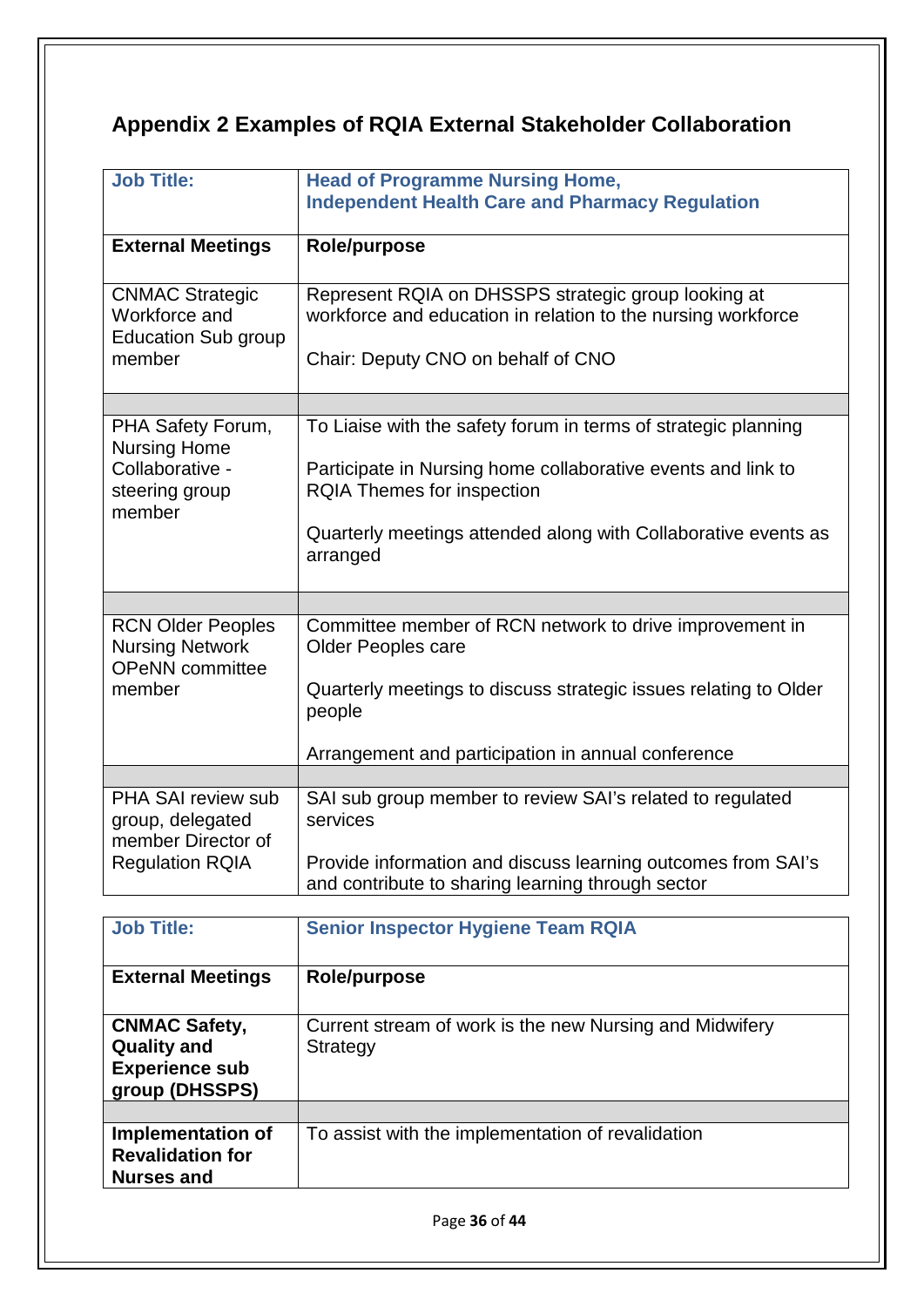| <b>Midwives NI -</b><br><b>Working Group</b><br>(DHSSPS) |                                                                                                                                                                                                                                                                                                                                                   |
|----------------------------------------------------------|---------------------------------------------------------------------------------------------------------------------------------------------------------------------------------------------------------------------------------------------------------------------------------------------------------------------------------------------------|
|                                                          |                                                                                                                                                                                                                                                                                                                                                   |
|                                                          | In addition to these groups, the Senior Inspector Hygiene Team<br>takes part in the regular liaison meetings which have been<br>established by RQIA with other relevant organisations. These<br>include:<br>• Public Health Agency<br>• Prisoner Ombudsman<br>• Criminal Justice Inspectorate<br>Liaison meetings with HSC trusts (twice yearly). |
|                                                          |                                                                                                                                                                                                                                                                                                                                                   |

| <b>Job Title:</b>                                 | <b>Senior Inspector Pharmacy</b>                                                                                                                                                         |
|---------------------------------------------------|------------------------------------------------------------------------------------------------------------------------------------------------------------------------------------------|
| <b>External Meetings</b>                          | Role/purpose                                                                                                                                                                             |
| The Local<br><b>Intelligence Network</b><br>(LIN) | The purpose is to share information regarding concerns about<br>relevant persons relating to the management and use of<br>controlled drugs. This network is set up under the Health Act; |
|                                                   |                                                                                                                                                                                          |
| Medicines Safety sub<br>committee                 | This is a committee which looks at the overall learning from<br>medicines incidents across healthcare                                                                                    |
|                                                   |                                                                                                                                                                                          |

| <b>Job Title:</b>                              | <b>Review Programme Manager / Senior Project Manager</b>                                                             |
|------------------------------------------------|----------------------------------------------------------------------------------------------------------------------|
| <b>External Meetings</b>                       | Role/purpose                                                                                                         |
| Quality 2020 Group                             | To revise the 2006 Standards                                                                                         |
| DHSSPS-led                                     | RQIA use these standards as a baseline in reviews across the<br>statutory services. The HPSS standards have not been |
| To review the HPSS<br><b>Quality Standards</b> | reviewed since their publication in 2006.                                                                            |
| (2006)                                         | A group led by DHSSPS.                                                                                               |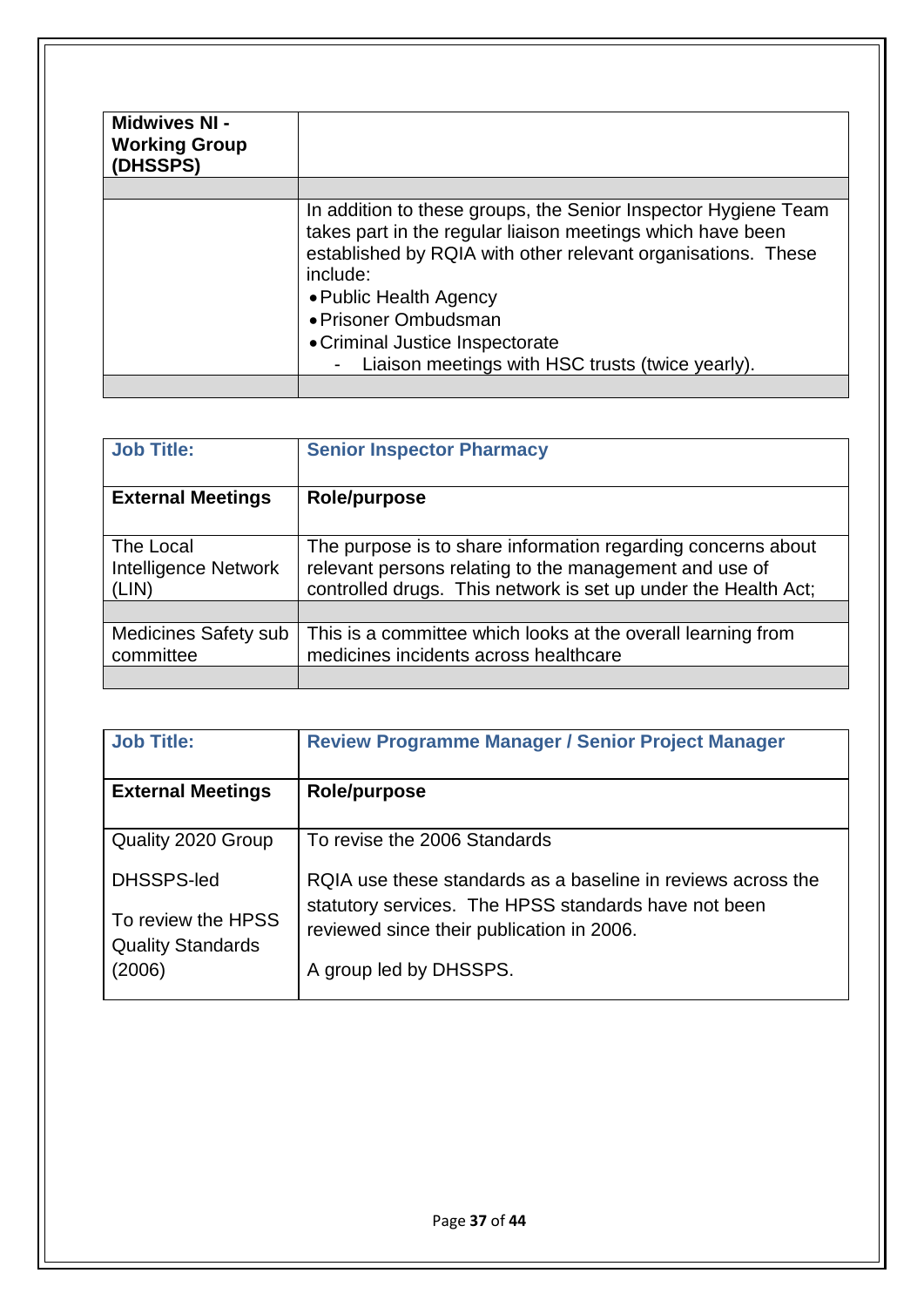| <b>Job Title:</b>                             | <b>Information Governance &amp; Records Manager</b>                                                                                                                                                                                                                                                                                                                                                                                                                                                                                                                                                                            |
|-----------------------------------------------|--------------------------------------------------------------------------------------------------------------------------------------------------------------------------------------------------------------------------------------------------------------------------------------------------------------------------------------------------------------------------------------------------------------------------------------------------------------------------------------------------------------------------------------------------------------------------------------------------------------------------------|
| <b>External Meetings</b>                      | Role/purpose                                                                                                                                                                                                                                                                                                                                                                                                                                                                                                                                                                                                                   |
| 'Information<br>Governance Advisory<br>Group' | This group consists of IG leads across the HSC network (Trusts,<br>ALBs, etc.) to discuss and action regional initiatives and quality<br>improvement mechanisms. Specifically, its terms of reference<br>are to:<br>• Provide Quality Assurance, including advice and support, to<br>Projects and Groups to ensure best practice in information<br>governance in line with appropriate legislation<br>• Develop Strategic solutions to Common Information<br>governance problems<br>• Provide a forum to raise awareness and share experience<br>and best practice in Information Governance<br>• Manage the work of subgroups |

| <b>Job Title:</b>                                                                                                                                 | <b>Head of Programme MHLD</b>                                                                                                                                                            |
|---------------------------------------------------------------------------------------------------------------------------------------------------|------------------------------------------------------------------------------------------------------------------------------------------------------------------------------------------|
| <b>External Meetings</b>                                                                                                                          | Role/purpose                                                                                                                                                                             |
| <b>Regional CAMHS</b>                                                                                                                             | To monitor Bamford recommendations for child and adolescent                                                                                                                              |
| Group                                                                                                                                             | mental health.                                                                                                                                                                           |
|                                                                                                                                                   | Meets every 2 months (attendance from Head of Programme or<br>designated inspector)                                                                                                      |
|                                                                                                                                                   |                                                                                                                                                                                          |
| <b>Learning Disability</b><br>Healthcare &<br>Improvement<br><b>Steering Group</b>                                                                | Meets quarterly to review and Update LD Service Framework<br>Standards. Remit to review practice issues and health promotion<br>in learning disability                                   |
|                                                                                                                                                   |                                                                                                                                                                                          |
| Improving Health and<br>Well Being Through<br><b>Positive Partnerships</b><br><b>DHSSPS Strategy</b><br>Regional<br>Implementation<br>Board (RIB) | AHP forum meets quarterly to discuss AHP regional issues<br>including structure, research and development and quality<br>improvement. (Meets quarterly attended by Head of<br>Programme) |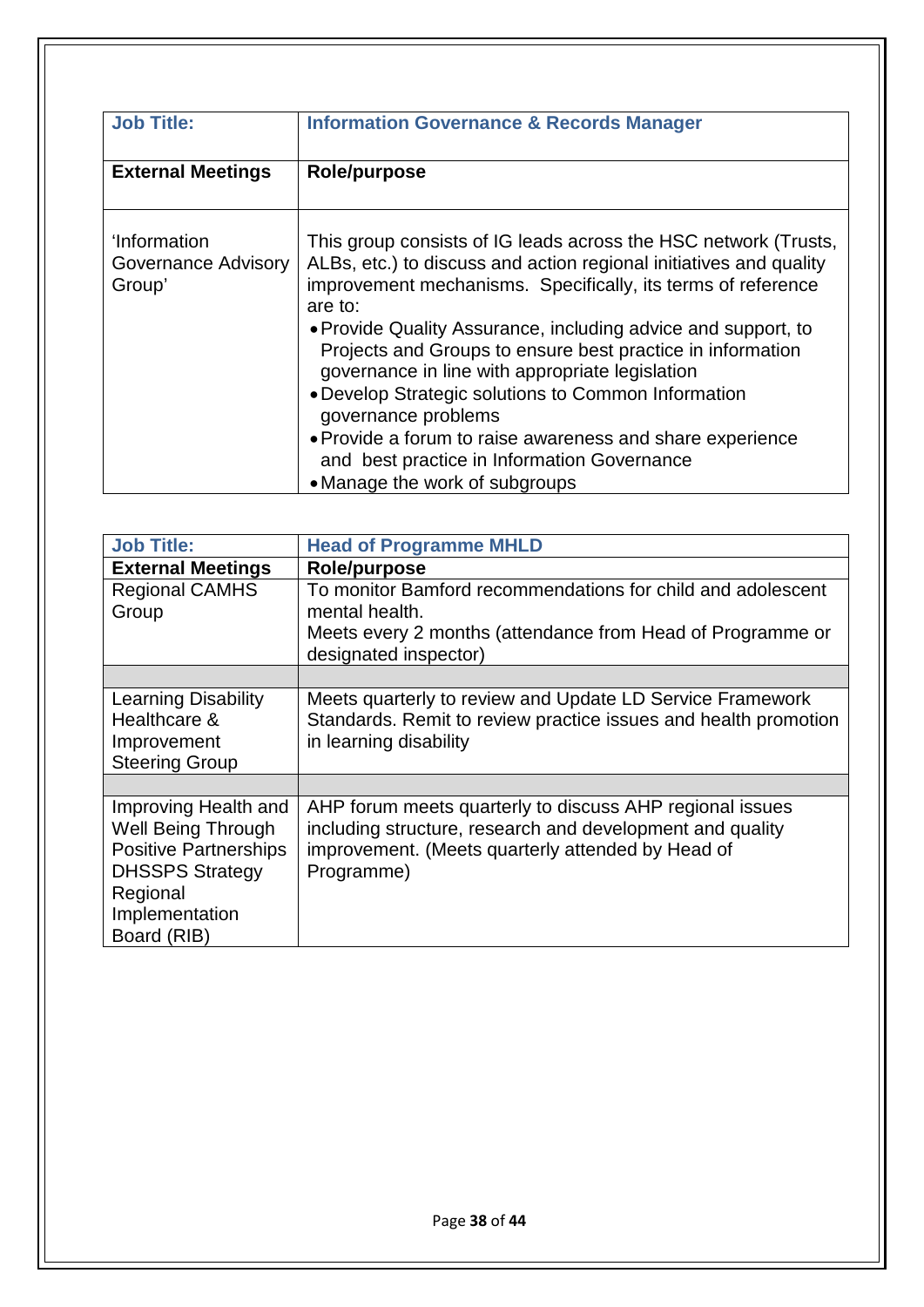| <b>Job Title:</b>                                                      | <b>Head of Day Care, Domiciliary Care and Nursing Agencies</b>                                                                              |
|------------------------------------------------------------------------|---------------------------------------------------------------------------------------------------------------------------------------------|
| <b>External Meetings</b>                                               | <b>Frequency and role/purpose</b>                                                                                                           |
| <b>HSC Complaints</b><br>Group                                         | Every 3 months representing RQIA on this regional body at<br>DHSSPS.                                                                        |
|                                                                        |                                                                                                                                             |
| Commissioner for<br><b>Older People</b><br>Northern Ireland<br>(COPNI) | Every 3 months – routine liaison meeting to discuss and share<br>areas of mutual concern and developments.                                  |
|                                                                        |                                                                                                                                             |
| <b>Association for Real</b><br>Change (ARC)                            | Every 6 months – routine liaison and information sharing<br>meeting with a representative body of providers from the<br>independent sector. |
|                                                                        |                                                                                                                                             |
| NHSC Trust-<br>Developing<br>guidelines for                            | Monthly meeting leading towards the establishment of guidelines<br>for providers and a workshop to provide information.                     |
| services in managing<br>service user<br>finances.                      | N.B. Also includes Finance Inspector RQIA                                                                                                   |

| <b>Job Titles:</b>          | <b>The Chief Executive RQIA (CEO)</b>                            |
|-----------------------------|------------------------------------------------------------------|
|                             | <b>Director MHLD as stated</b>                                   |
| <b>External Meetings</b>    | Role/purpose                                                     |
|                             |                                                                  |
| Meeting with                | To revise Standards RQIA use these standards to inspect          |
| <b>DHSSPS</b> to review     | statutory services. They have not been updated since 2006 and    |
| <b>Quality Standards of</b> | review regress.                                                  |
| <b>Health and Social</b>    | <b>Director MHLD</b>                                             |
| Care (2006)                 |                                                                  |
|                             |                                                                  |
| <b>DHSSPS Working</b>       | A Regional Group was established prior to the Bill being         |
| Group (Mental               | forwarded to the Assembly on 8 June 2015. Director MHLD          |
| Capacity Bill).             |                                                                  |
|                             |                                                                  |
| <b>RQIA</b>                 | Every three months – routine liaison and information sharing     |
| <b>DHSSPS/HSCB</b>          | meeting CEO                                                      |
| Liaison Meetings            |                                                                  |
|                             |                                                                  |
| <b>RQIA/DHSSPS</b>          | Issues of common concern shared with DHSSPS and action is        |
| Liaison Meeting with        | agreed as required and progress reviewed at monthly meetings.    |
| Sponsor Branch              | CEO                                                              |
| (monthly)                   |                                                                  |
|                             |                                                                  |
| RQIA / PHA                  | Every three months – with the Chief Executive of PHA and staff   |
| meetings are held           | to review mutual areas of interest and share progress in respect |
|                             |                                                                  |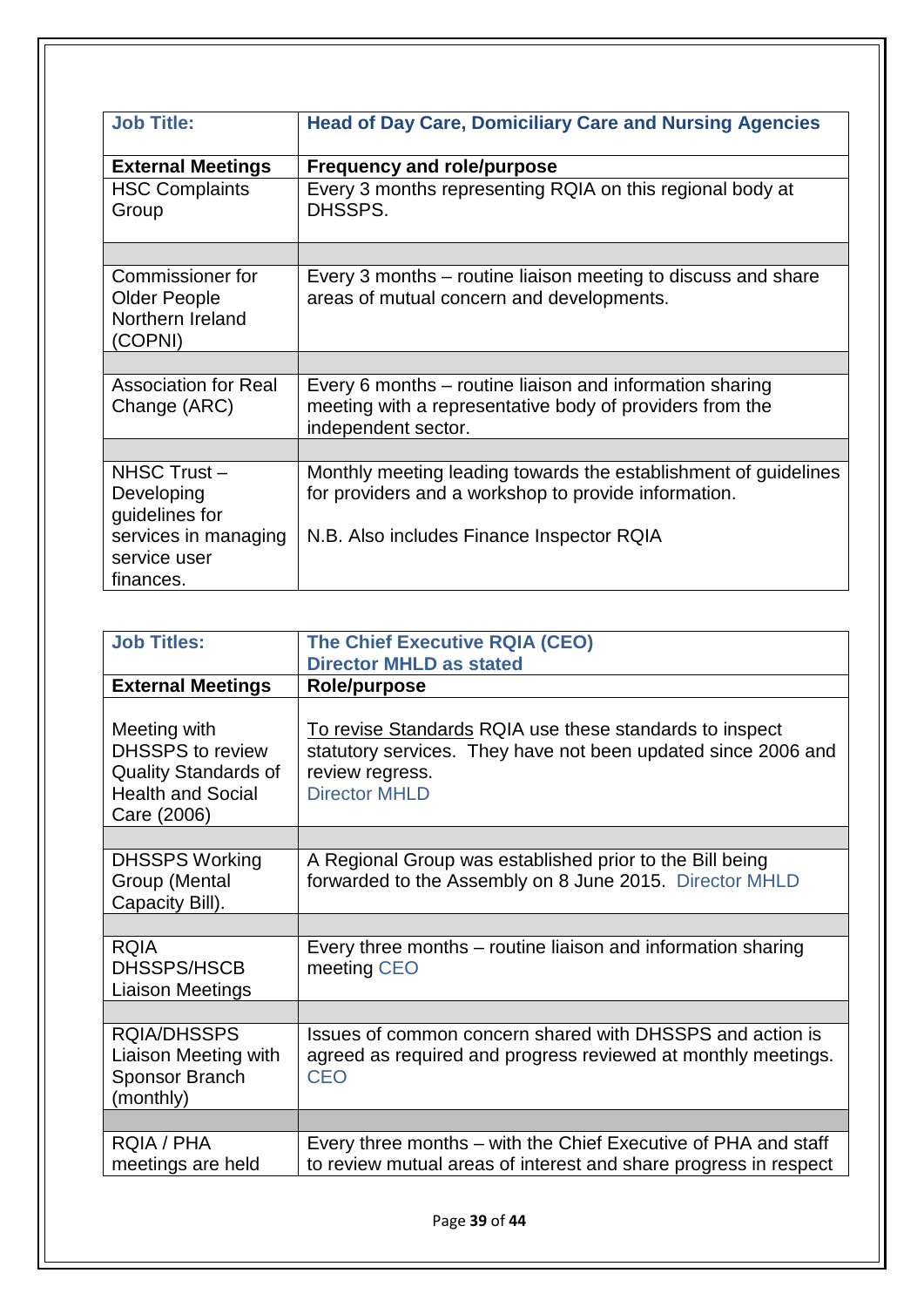| quarterly      | of work of both bodies. CEO                                      |
|----------------|------------------------------------------------------------------|
|                |                                                                  |
| RQIA / PCC     | Held six-monthly by Chief Executive / Senior Staff from both     |
| meetings       | organisations to share areas of interest / concerns. CEO         |
|                |                                                                  |
| Quality 2020   | This group is responsible for coordinating the implementation of |
| Implementation | the programme of actions to take forward Quality 2020. It meets  |
| Team           | four times a year. The work is taken forward through specific    |
|                | task groups. Director MHLD                                       |
|                |                                                                  |
| Meeting with   | Held six-monthly by the Chief Executive and the Director of      |
| Prisoner       | Reviews and the Director of MHLD with Prisoner Ombudsman to      |
| Ombudsman      | share common areas of interest, serious concerns and any         |
|                | action required by either body.                                  |
|                |                                                                  |

| <b>Job Title:</b>                                                               | <b>Medical Director &amp; Director of Reviews</b>                                                                                                                                                                                                                                                                                                                                                                                                                                                                                                                                          |
|---------------------------------------------------------------------------------|--------------------------------------------------------------------------------------------------------------------------------------------------------------------------------------------------------------------------------------------------------------------------------------------------------------------------------------------------------------------------------------------------------------------------------------------------------------------------------------------------------------------------------------------------------------------------------------------|
| <b>External Meetings</b>                                                        | Role/purpose                                                                                                                                                                                                                                                                                                                                                                                                                                                                                                                                                                               |
| The Medical Leaders<br>Forum                                                    | Every two months:-<br>It is chaired by the Chief Medical Officer. It includes all Medical<br>Directors of HSC organisations and other medical leaders (or<br>their representatives) from regional organisations and groups<br>such as QUB Medical School and GAIN. The agenda is divided<br>into strategic issues, for example at the last meeting about<br>medical workforce, and operational issues, for example RQIA<br>Medical Director updated at the last meeting about the acute<br>hospital programme.                                                                             |
|                                                                                 |                                                                                                                                                                                                                                                                                                                                                                                                                                                                                                                                                                                            |
| The Director of<br>Public Health (DPH)<br>and Medical<br><b>Directors Group</b> | Every 2 months<br>The DPH is chaired by the Regional Director of Public<br>Health. This is a liaison group with the regional DPH and<br>discusses a range of operational issues. Examples could<br>include the processes to take forward safety alerts or progress<br>on regional initiatives such as the development of mortality<br>indicators.                                                                                                                                                                                                                                          |
|                                                                                 |                                                                                                                                                                                                                                                                                                                                                                                                                                                                                                                                                                                            |
| The Quality 2020<br>Implementation<br>Team                                      | 4 times a year<br>This group is responsible for coordinating the implementation of<br>the programme of actions to take forward Quality 2020. It meets<br>four times a year. The work is taken forward through specific<br>task groups. RQIA Medical Director is currently on two of the<br>task groups:<br>• Task Group 2 which is defining the content of annual quality<br>reports by trusts (it meets about 4-5 days per year)<br>• Task Group 13 which is reviewing the potential to develop a<br>common curriculum for patient safety for undergraduate and<br>postgraduate students. |
|                                                                                 |                                                                                                                                                                                                                                                                                                                                                                                                                                                                                                                                                                                            |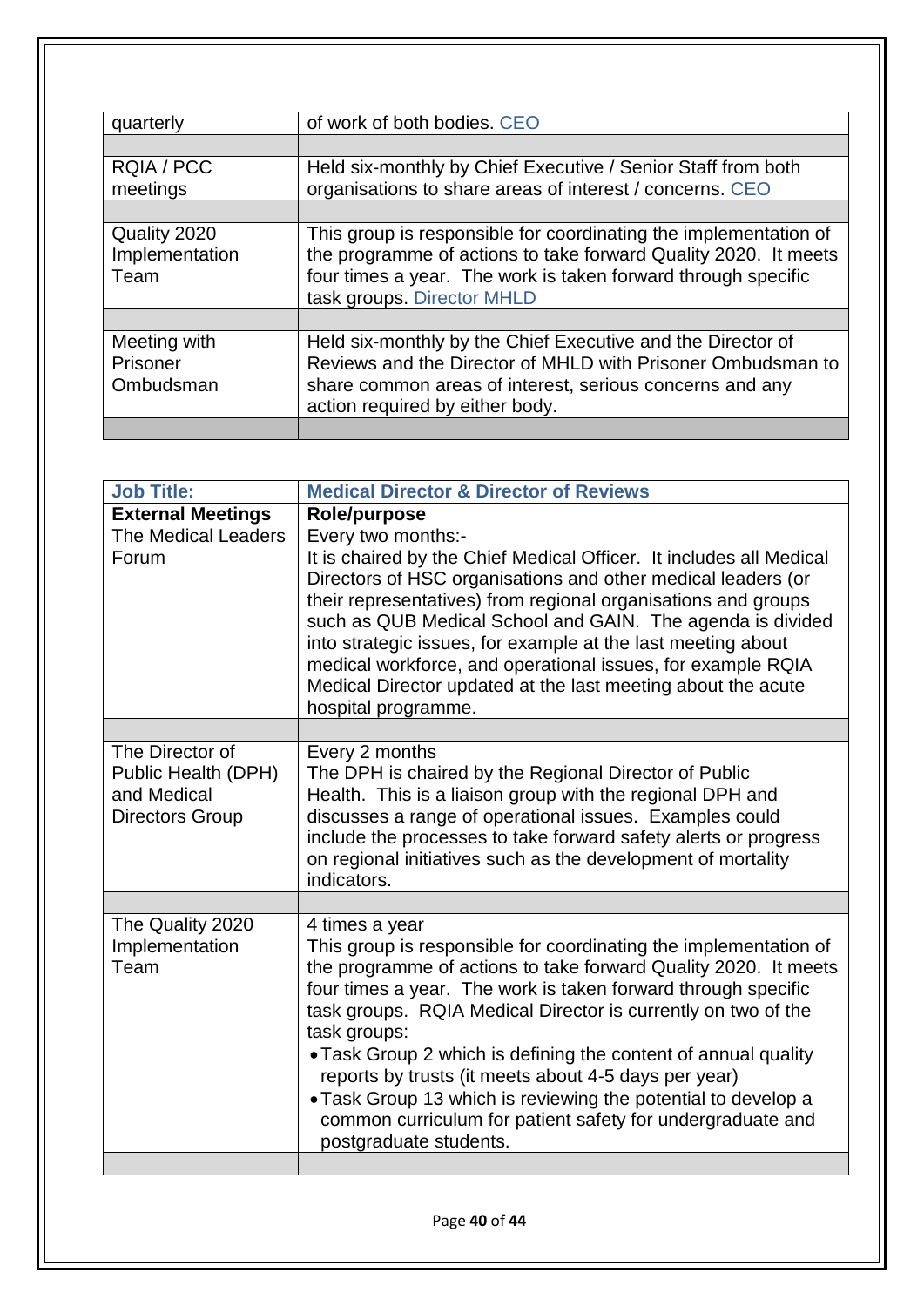| <b>Death Certification</b><br>Implementation<br><b>Working Group</b>                                                                                                                                             | Bi-monthly<br>RQIA Medical Director is the RQIA representative on this group<br>which is taking forward the development of new arrangements<br>for death certification in Northern Ireland. RQIA as originally<br>invited to this group due to the reporting arrangements for<br>deaths as notifiable events in nursing and care homes but the<br>work is becoming increasingly relevant as well to the roles which<br>GAIN and RQIA have been asked to take forward in relation to<br>SAIs. There is a significant programme of work underway at<br>present and the group is meeting bi-monthly with occasional<br>additional subgroup meetings. |
|------------------------------------------------------------------------------------------------------------------------------------------------------------------------------------------------------------------|---------------------------------------------------------------------------------------------------------------------------------------------------------------------------------------------------------------------------------------------------------------------------------------------------------------------------------------------------------------------------------------------------------------------------------------------------------------------------------------------------------------------------------------------------------------------------------------------------------------------------------------------------|
| <b>Responsible Officers</b><br>(RO) Forum                                                                                                                                                                        | 4-5 times a year<br>This forum meets to bring together ROs from each organisation<br>that are responsible for making recommendations for<br>revalidation of doctors to the GMC. Under the RO regulations,<br>RQIA is required to appoint a doctor as RO and the RQIA<br>Medical Director carries out this role.                                                                                                                                                                                                                                                                                                                                   |
| <b>DHSSPS</b><br><b>Revalidation Delivery</b><br><b>Board</b>                                                                                                                                                    | 4 times per year<br>This group is responsible for oversight of the arrangements for<br>revalidation.                                                                                                                                                                                                                                                                                                                                                                                                                                                                                                                                              |
| <b>DHSSPS Safety in</b><br><b>Health and Social</b><br><b>Care Group</b>                                                                                                                                         | 2 to 3 times per year<br>RQIA was invited to attend this group early in 2015 to give an<br>overview of our work in relation to patient and client<br>safety. RQIA Medical Director attends this group on behalf of<br>RQIA. It meets about 2 to 3 times per year.                                                                                                                                                                                                                                                                                                                                                                                 |
| • DHSSPS Sponsor                                                                                                                                                                                                 | <b>Bi-annually</b>                                                                                                                                                                                                                                                                                                                                                                                                                                                                                                                                                                                                                                |
| <b>Branch</b><br>• Health and Social<br>Care Board<br>• Patient and Client<br>Council<br>• Public Health<br>Agency<br>• Prisoner<br>Ombudsman<br>• Reviews<br>Directorate liaison<br>meetings with HSC<br>trusts | In addition, the RQIA Medical Director takes part in the regular<br>programmes of liaison meetings which have been established by<br>RQIA with other relevant organisations.                                                                                                                                                                                                                                                                                                                                                                                                                                                                      |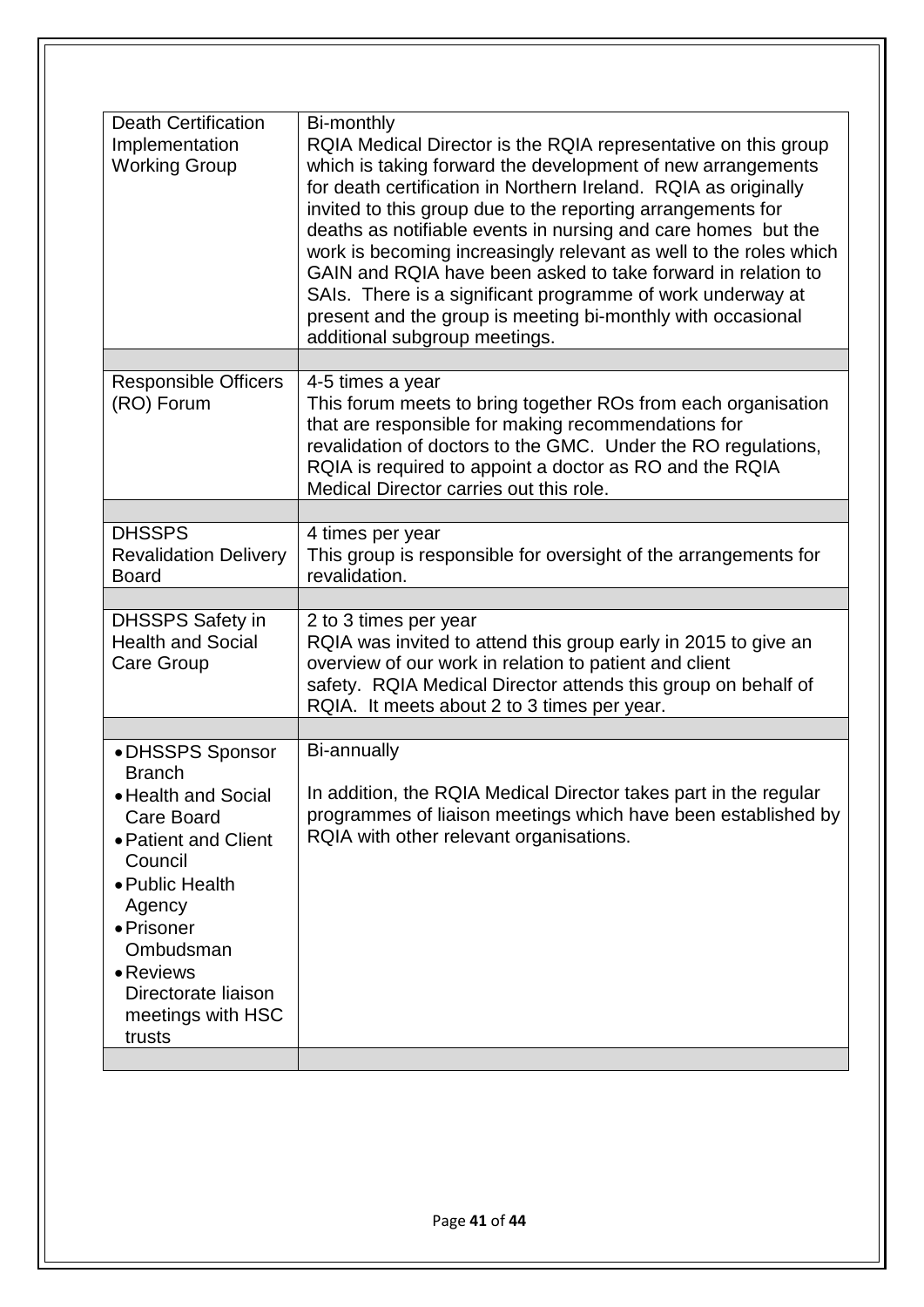| <b>Job Title:</b>                                   | <b>Corporate Improvement &amp; Public Engagement Manager</b>                                                                                                                                                                                                                                                                                                                                                   |
|-----------------------------------------------------|----------------------------------------------------------------------------------------------------------------------------------------------------------------------------------------------------------------------------------------------------------------------------------------------------------------------------------------------------------------------------------------------------------------|
| <b>External Meetings</b>                            | Role/purpose                                                                                                                                                                                                                                                                                                                                                                                                   |
| The Regional PPI                                    | Every 4 months.                                                                                                                                                                                                                                                                                                                                                                                                |
| Forum                                               | The Forum is chaired by the Executive Director of Nursing,<br>Midwifery and Allied Health Professionals (AHP). It includes all<br>PPI Leads of HSC organisations and service user representation<br>from each of the HSC bodies.<br>To support and drive the embedding of PPI in all HSC activities.                                                                                                           |
|                                                     |                                                                                                                                                                                                                                                                                                                                                                                                                |
| The Regional PPI<br><b>Training Subgroup</b>        | Every 3 months. The subgroup is chaired by the Regional PPI<br>Lead. This subgroup consists of a small group of PPI HSC<br>leads and service user representatives and has been leading on<br>the development of a HSC PPI Awareness Raising and Training<br>Programme. 'Stellar Leadership' was commissioned to deliver<br>the training package including a PPI e-learning programme.<br>This is now complete. |
|                                                     |                                                                                                                                                                                                                                                                                                                                                                                                                |
| The Regional PPI<br>Communication<br>Subgroup       | Every 3 months. Contributing to the development of the design,<br>format and content of the regional PPI Annual Report 2014-15.                                                                                                                                                                                                                                                                                |
|                                                     |                                                                                                                                                                                                                                                                                                                                                                                                                |
| The Regional PPI<br><b>Measurements</b><br>Subgroup | Every three months<br>Continue to contribute to subgroup work in relation to<br>development of regional PPI measurements of outcome for HSC<br>staff.                                                                                                                                                                                                                                                          |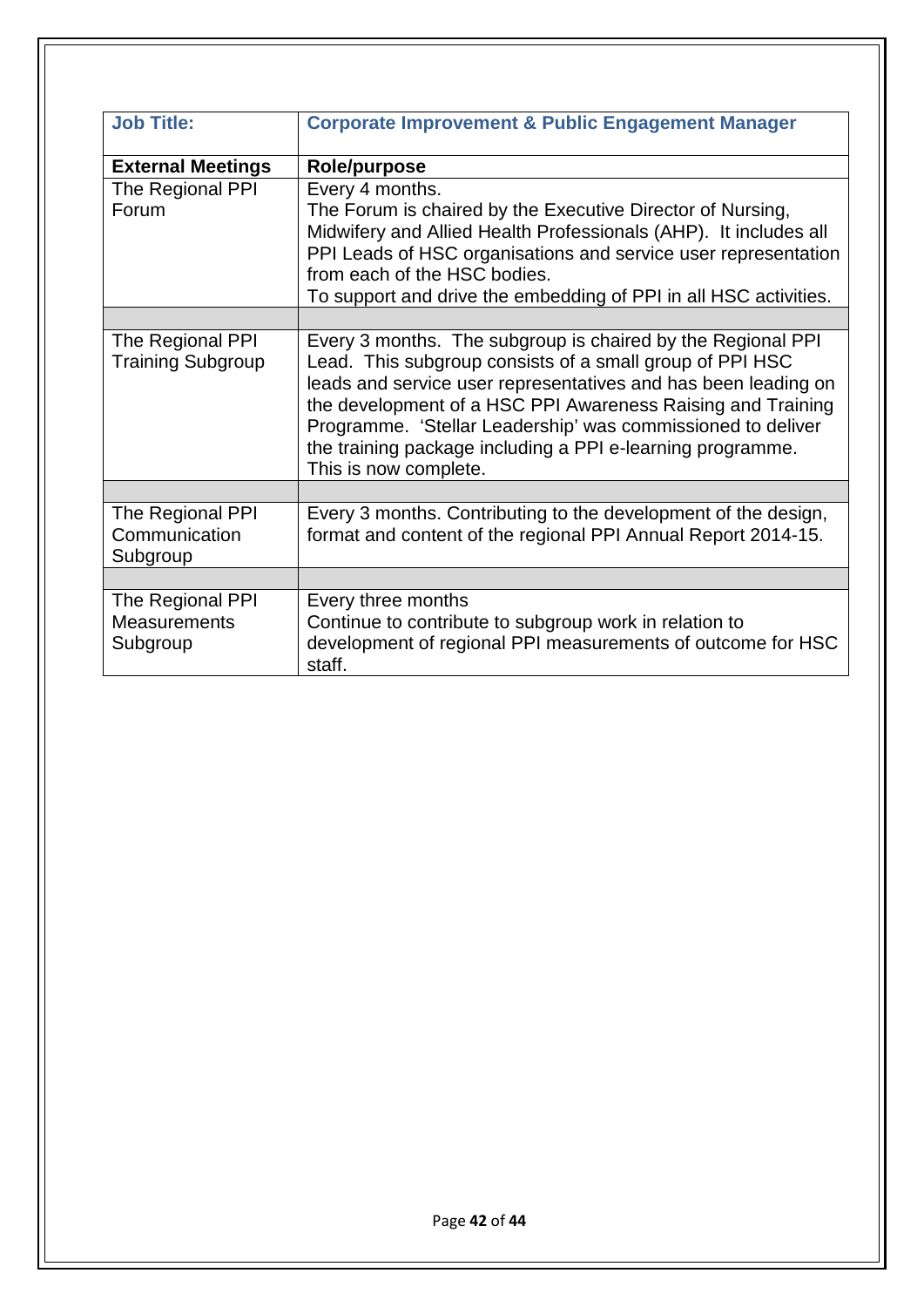Page **43** of **44**